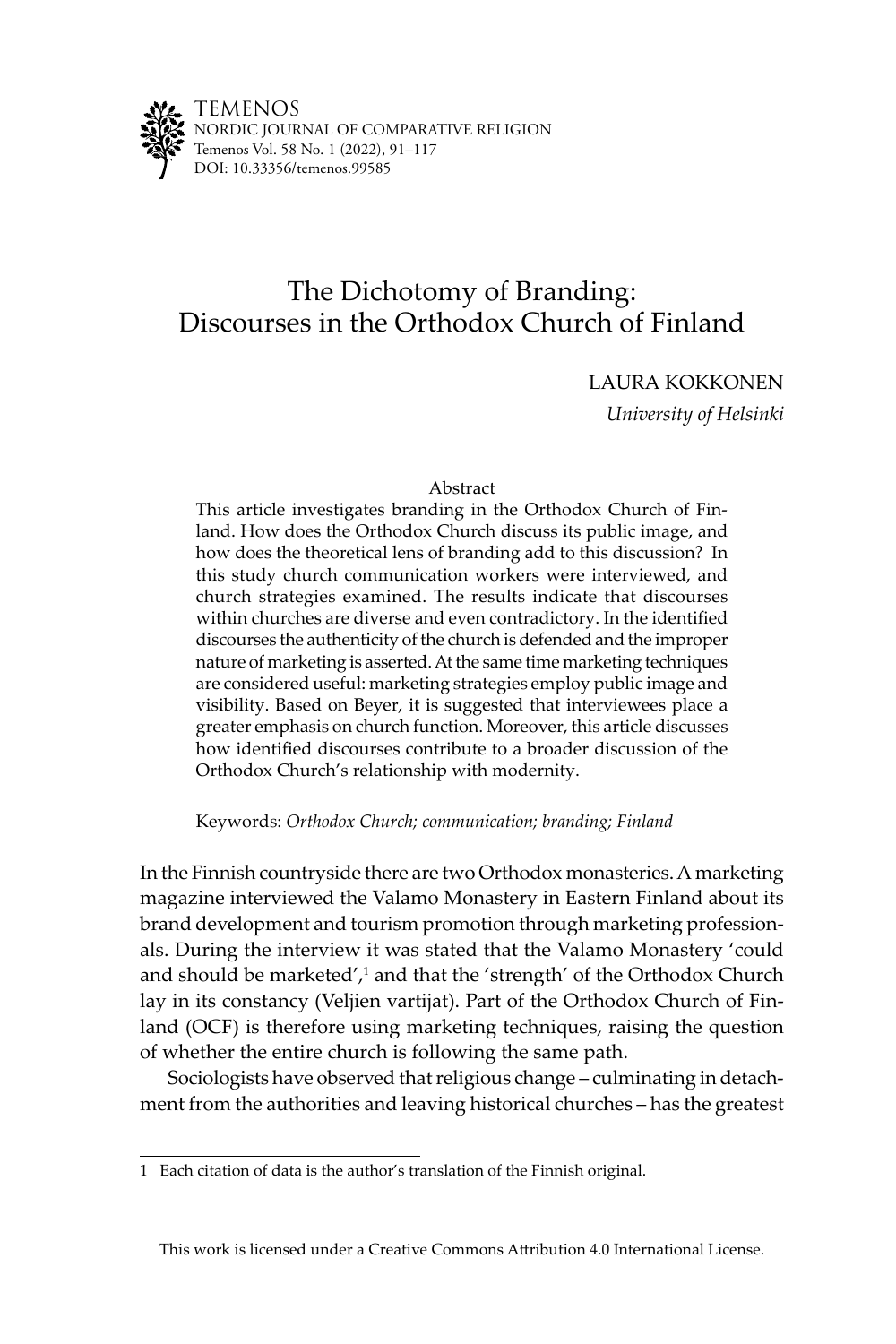impact on established churches (Stolz and Usunier 2018, 15). It has been observed that the significance of the main church in Finland (the Evangelical Lutheran Church of Finland, or the ELCF) has weakened in Finnish society and personal life (Ketola et al. 2016), and specifically, baptisms have declined (Hegstad). As the ELCF's membership continues to decrease, the organization employs a variety of methods such as advertising and marketing. The second established church in Finland is the OCF. It is commonly believed that the OCF is somehow unaffected by similar developments or is simply uninterested in marketing. Although the membership has remained relatively static, the OCF is not isolated from society or current phenomena; however, changes may seem less visible and less dramatic. Either way, church membership is increasingly being questioned. It is within this context that churches may utilize their reputation and brand more extensively.

According to Laitila (2015) 'some churches' are actively trying to find a place in the modern world. In pursuit of this goal, he writes, they address current issues and even change their public image as a result. In contrast with the ELCF the OCF has less actively constructed its public image or engaged in extensive campaigning.<sup>2</sup> Generally, the OCF is considered to have a relatively good public image (Ketola et al. 2016, 81, Palmu et al. 2012, 52–54) and may therefore feel the need to actively 'market' itself. According to Metso (2018) 'as a minority church, the Orthodox Church of Finland has not been subject to the same expectations and demands of society' as the mainline church and has therefore not been under pressure to change itself or actively participate in discussions of current issues.

The purpose of this article is to provide an overview of how branding is discussed and constructed in official church strategy documents and interviews. The concept of branding is used as a theoretical lens for researching church communications. Despite the fact that this article operates on the concept of branding, it does not mean that churches will actually use it. This perspective will be discussed in more detail later. The research consists of two main strategies, two communication strategies, and six interviews with church employees engaged in communication. The article employs discourse analysis, focusing on themes that emerge in the language or text, to identify repertoires employed in the church. Furthermore, Beyer's (1994) theories of religion's function and performance will serve as a frame for the discussion section.

<sup>2</sup> For campaigns see Kokkonen 2020.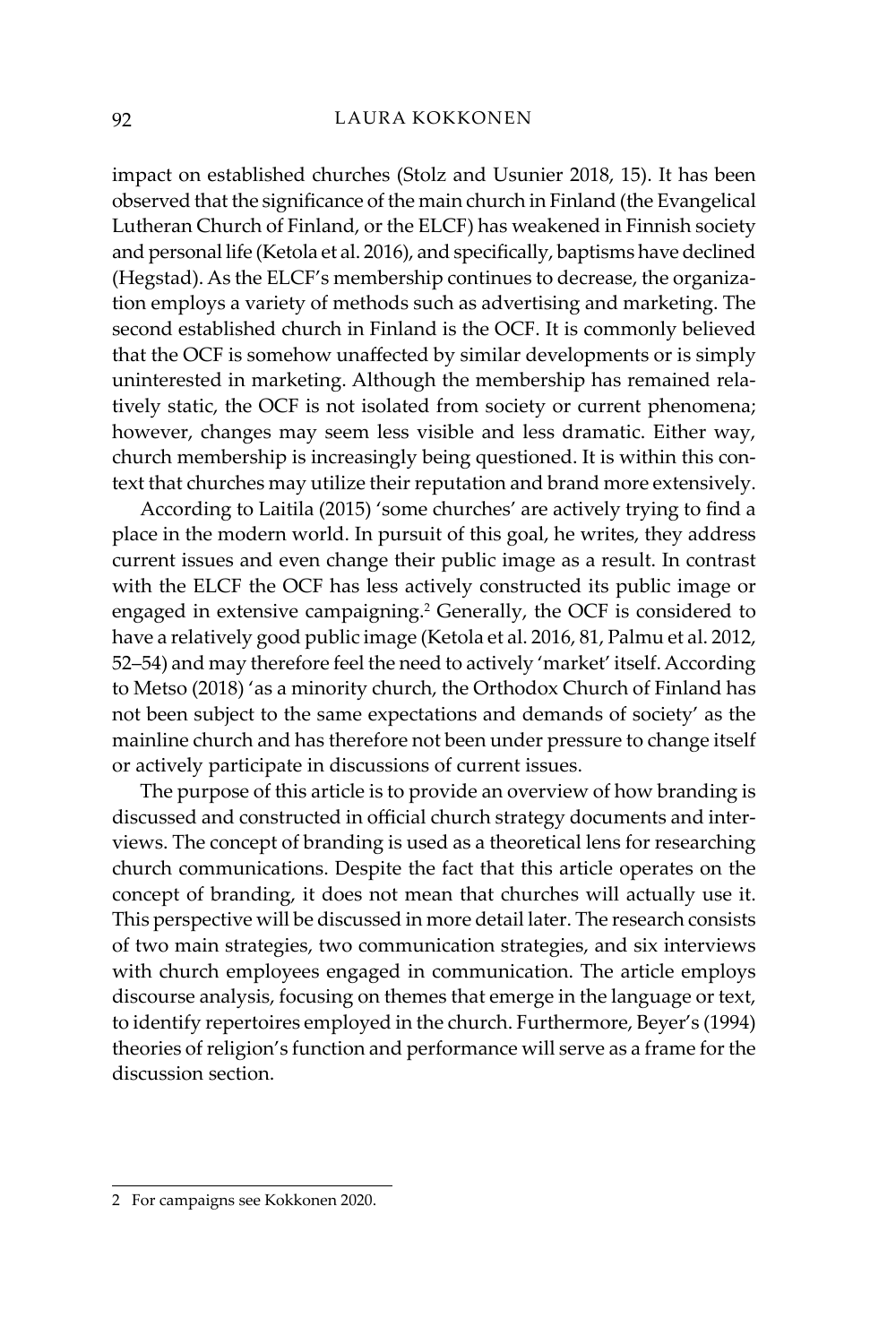### **The Orthodox Church of Finland: a short history**

With the ELCF the OCF is one of the two established churches in Finland (Laitila 2006, 157). Both these churches were established by the state and are often referred to as majority and minority churches: 66.5 per cent of Finns are members of the ELCF, and 1 per cent are members of the OCF (approximately 55,000) (Kirkon jäsenyys; Tilastotietoja kirkon väestöstä vuodelta 2021). Kupari and Vuola (2019) have written that the OCF can justifiably be considered an exceptional case among Orthodox Churches. It is simultaneously an autonomous national church and a small minority church embedded in a dominantly Lutheran society.

As Laitila (2006, 175) points out, the Orthodox Church in Finland is both Finnish and Orthodox. It is an autonomous part of the worldwide Orthodox Church, and it is primarily affiliated as such with the Ecumenical Patriarchate of Constantinople. The OCF has been present in Finnish Karelia since the twelfth century (Martikainen and Laitila 2014, 151). In 1918 the OCF was designated as Finland's second state church when Finnish Orthodoxy was reorganized into an autonomous regional church (Laitila 2006, 161, Metso 2017). During the Second World War 70 per cent of the church's members immigrated to Finland (Metso 2017). Simultaneously, a significant part of the material property was lost (Laitila 2006, 1666.) As Martikainen (2005, 118) has written, the identity of the church is quite complex, because it is both a minority and originally an immigrant church.

Throughout history the membership of the OCF has remained relatively constant. However, at the beginning of 2019 the OCF reported that the number of church members had decreased by more than 600 individuals. This was considered a major loss, because membership had fallen below 60,000 (Kirkon jäsenmäärään tuntuva lasku). In 2020 the number of members decreased in a similar manner (Luvut miinuksella, toiminta ja potentiaali plussalla). The reports talk about how more people are leaving the church, the number of baptisms is declining, and a 'lack of religious conviction has been found the main reason to leave the church' (Kirkon jäsenmäärään tuntuva lasku). In any community a steady decline in membership can indicate a serious issue.

# **Theoretical framework**

In this article the theoretical framework is connected with the realm of neoliberalism and consumerism. Indeed, they are closely linked: neoliberalism and consumerism constitute a joint process within which economics has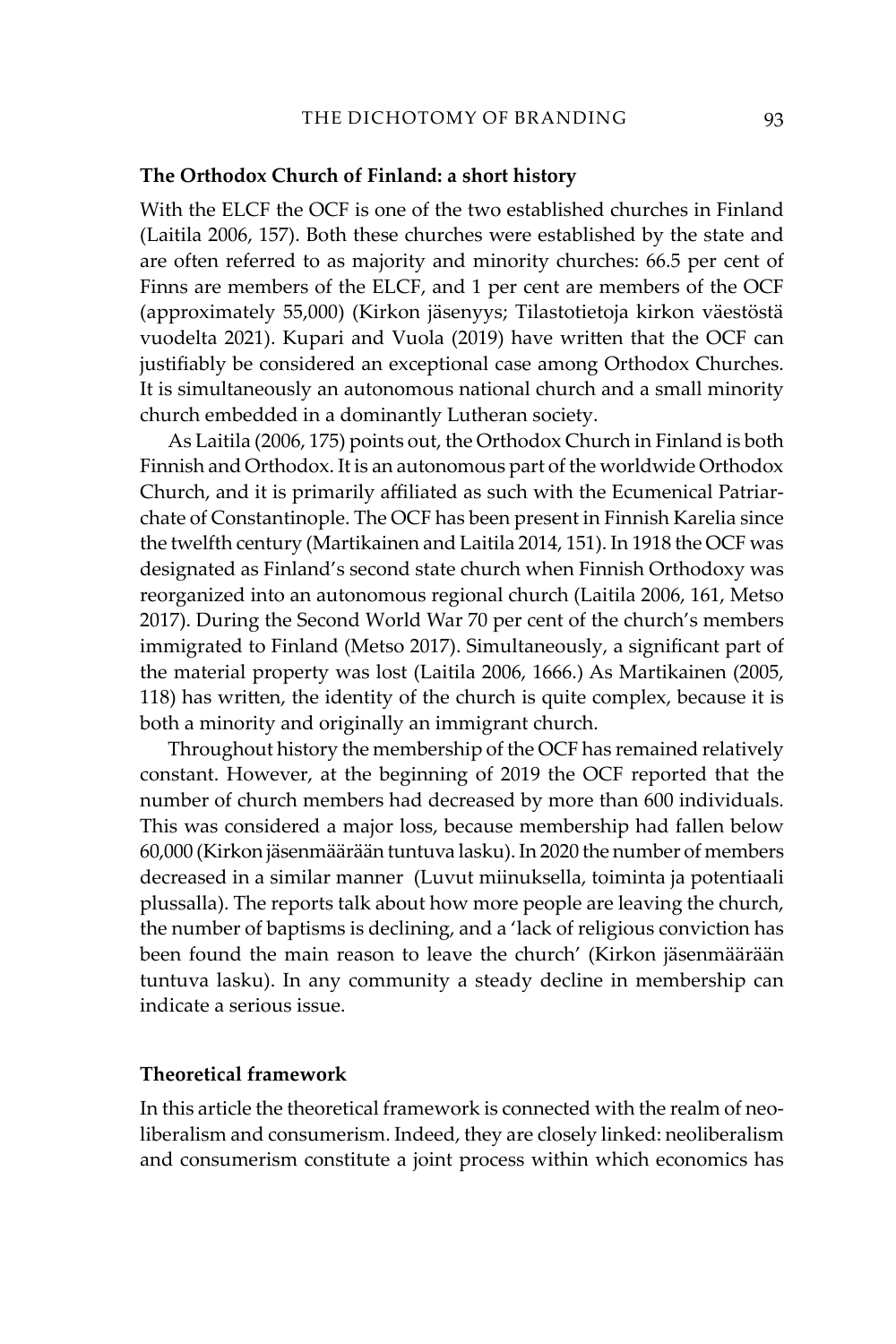replaced politics as a defining and anchoring force (Gauthier 2020, 4; see also Gauthier, Martikainen, and Woodhead 2013b). In this context consumer culture represents a significant cultural influence. It refers to the spread of consumerism, which broadly validates consumption and its logic (Featherstone 1991, Gauthier, Woodhead, and Martikainen 2013a, 4, 15; Miles 1998, 1; Slater 1997; Stolz and Usunier 2018, 3). In this article churches are placed within the context of a consumerist society in which consumerism and its impacts affect churches internally and externally.

Marketization is one of the characteristics of consumerism. It describes a phenomenon that either drives or shifts market-related practices and logic into previously non-economic areas of life (Gauthier, Woodhead, and Martikainen 2013a, 3) – that is, market-related practices are extended, and marketing penetrates areas that were previously unrelated to the market (Gauthier, Woodhead, and Martikainen, 2013b). This article also discusses the church's attachment to this field.

Many sociologists (such as Gauthier, Woodhead, and Martikainen 2013a, Stolz and Usunier 2016) have written about the challenges religious institutions face in formulating their relationship with consumerism especially. Indeed, churches and other non-profit organizations have increasingly become market-oriented in response to operating in accordance with the prevailing culture and practices of the modern world: churches utilize secular methods or tools of marketing, advertising, and the reconstruction of their communication. Based on Moberg's (2017) discourse analysis, many European established churches have increasingly applied market methods, especially strategically. I have previously discussed how branding a mainline church can contribute to meaning-making (Kokkonen 2020). In a sense, as Stolz and Usunier (2018) argue, religions copy secular models that have demonstrated effectiveness in other areas of life. This process is commonly referred to as readjustment; new techniques are used to achieve one's goals.

Branding is a specific tool and an increasingly popular marketing concept. It is the process of communicating a particular image designed to attract attention to a product, service, or actor.<sup>3</sup> A brand is used to describe a public image that is deliberately constructed in marketing communications. Marketing generally refers to activities undertaken by a company or organization to market its product or service. As many non-profit organizations have undertaken both marketing and branding, their application has spread from gaining profit to stable membership or creating positive images, for

<sup>3</sup> See for example Gauthier et al. 2013a; Stolz and Usunier 2018, Aaker and Joachimstahler 2000.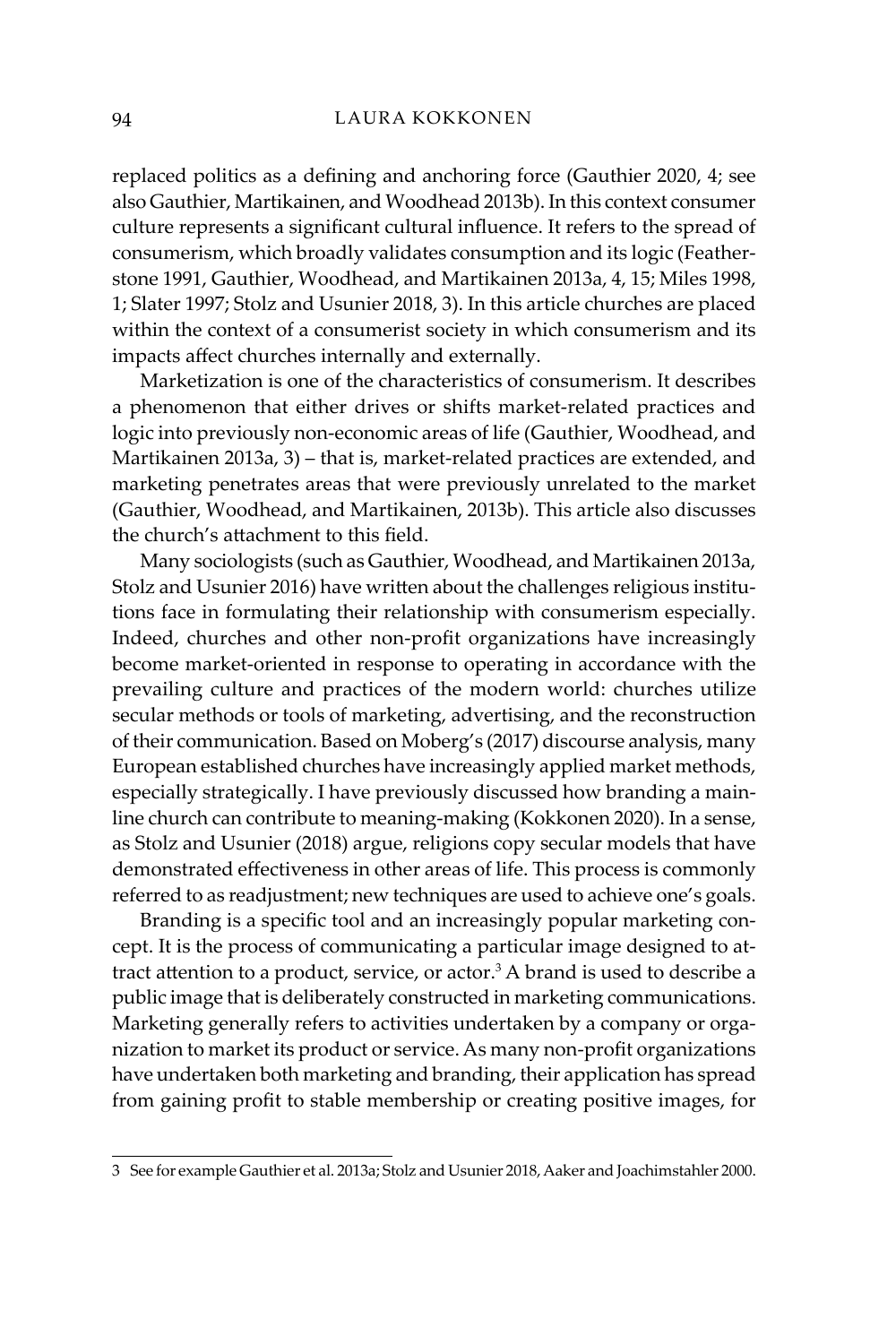example. Stolz and Usunier (2018) define branding as the process by which a public image is created through marketing communication. According to Krönert and Hepp (2010), branding is not just advertising or marketing but presenting oneself in accordance with a mediatized culture. Branding is actually an example of marketization in action.

The study of branding in small religious communities like the OCF has mainly concerned new religions (see e.g. Ringvee 2017). Modern studies of Orthodox churches have tended to focus on how they are perceived in mediated culture from the outside through newspapers and media, for example. Bayer and Rodinova (2020) examine the Russian Orthodox Church's image in the secular press. Coman (2019a) analyses the Orthodox Church of Romania, concluding that the church can be interpreted as a brand based on several aspects. Moreover, Coman (2019b) studies the kind of 'brand image' the Romanian Orthodox Church has on digital platforms.

The purpose of this article is to continue the discussion on established churches in a consumerized and marketized environment. Throughout this article, branding is defined as constructing a public image using a methodology from marketing communications. 'Brand' is primarily a theoretical lens through which church communication may be viewed. However, the term 'brand' also appears in the material, as we will see later. It is important to note that this phenomenon can be seen in two ways: first, a brand is a term through which material (interviewees) can also perceive church communications. This perspective is prevalent, because interviewees discuss the relationship between branding and the church. Second, the use of the term can imply something else: marketing terms and logic can also be subtly emphasized. The idea that marketization occurs widely in many areas supports this view.

### **Method**

As the Finnish Orthodox Church is small, this article applies a qualitative methodology. The approach is detailed in the following.

In the field of religious studies Moberg (2017) has made use of a discursive perspective to study the marketization of churches. In his view discourse analytical frameworks and approaches must always be tailored to the particular needs of each study, so each new use necessarily leads to a combination of and modification of previous frameworks. In addition, discourse analysis is often used in conjunction with other theoretical perspectives, especially in religious studies (Moberg 2021, 31–32). Methodological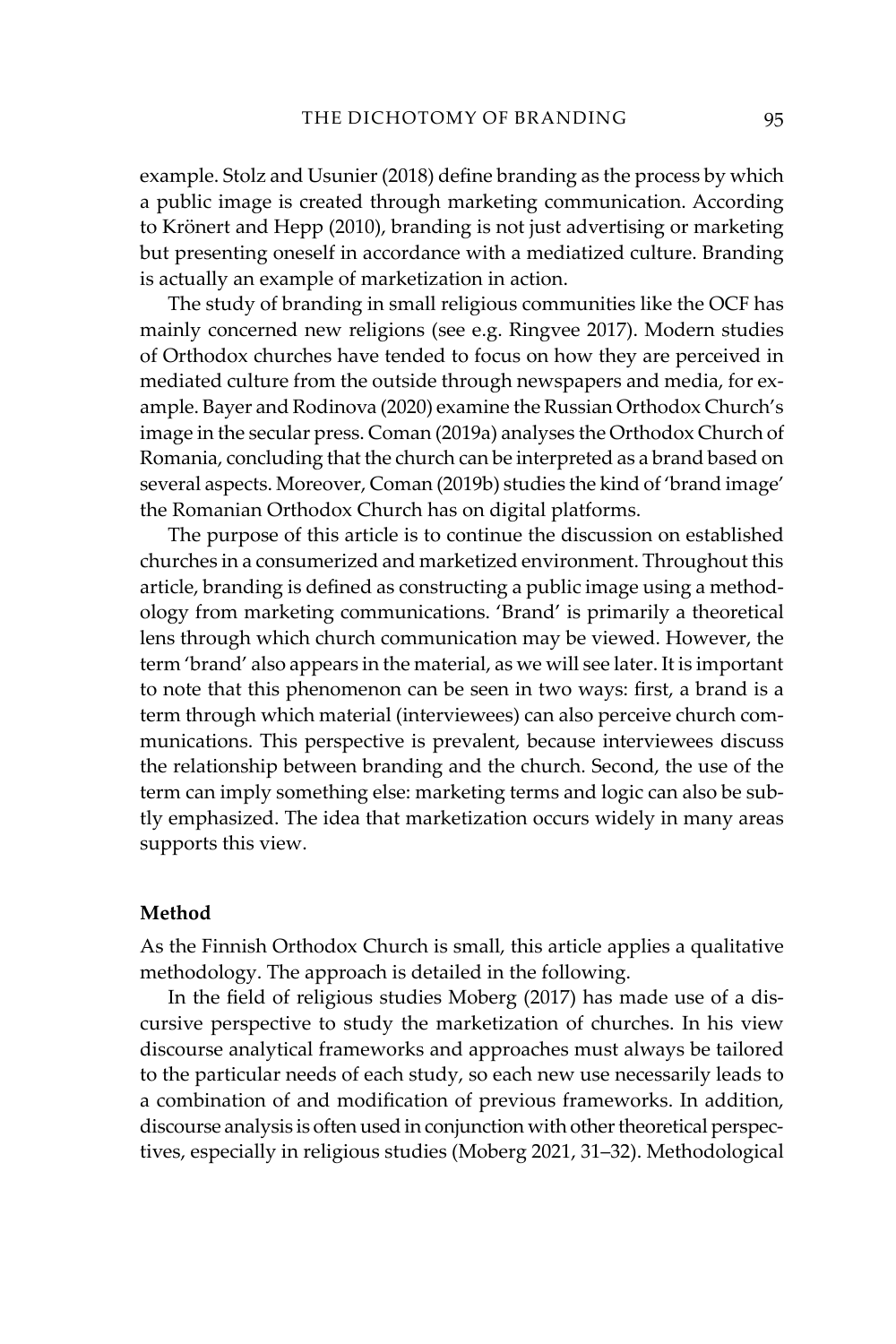guides for discourse analysis developed by Jokinen, Juhila, and Suoninen have been used to study religions in Finland. Neither the discourse analysis they present nor discourse analysis in general is a clear-cut methodology. Instead, it affords a holistic perspective on social and cultural research. This study aims to use a customized method of discourse analysis in accordance with Jokinen, Juhila, and Suoninen (2016, 43, 47). As the original language is Finnish and has been translated to English, this review does not address linguistic issues. The following will present the starting points for this article based on the above premises.

Jokinen et al. (2016) have described how discourse analysis examines social practices, and how individuals use language in different situations, as well as the meaning systems they produce. They argue that this framework consists of five starting points based on the assumptions that 1) the use of language and social construction are related; 2) there are different (parallel or competing) systems of meaning; 3) relevant activities are contextual; 4) actors are attached to meaning systems; and 5) the use of language has consequences. In the following I briefly illustrate the basis of my premises.

In relation to the assumption that 1) using language and social construction are interconnected, Jokinen et al. (2016) identify three critical terms: constructivism; non-reflectivity; and meaning system. The constructivist viewpoint emphasizes that language is based on the assumption that language constructs social reality. All statements therefore describe and create something; they both describe and construct reality. The second concept, non-reflectivity, refers to the fact that language does not accurately reflect reality. Third, the idea of constructivism is closely attached to structuring language as socially shared meaning systems (Jokinen et al. 2016, 29, 34). The systems in question are termed discourses or interpretative repertoires (e.g. Suoninen 1992), and they are shaped by social practices. Interpretative discourse analysis seeks to identify common discourses that produce and maintain shared meanings and interpretations (Jokinen et al. 2016, 43, 338).

This article aims to identify hegemonic repertoires – or those that are common. According to Jokinen et al. (2016) hegemonic repertoires are identified by locating the data and paying attention to the similarities or parts of the same meaning systems. The more often a piece of a particular discourse is repeated and in more contexts, the more hegemonic the discourse is considered to be. The more self-evident and absolute it appears, the more effective it is, even if it does not dominate the material. It is useful to examine how the hegemonic discourses identified in the material are produced and reproduced, as discourses are not static. These questions ask how the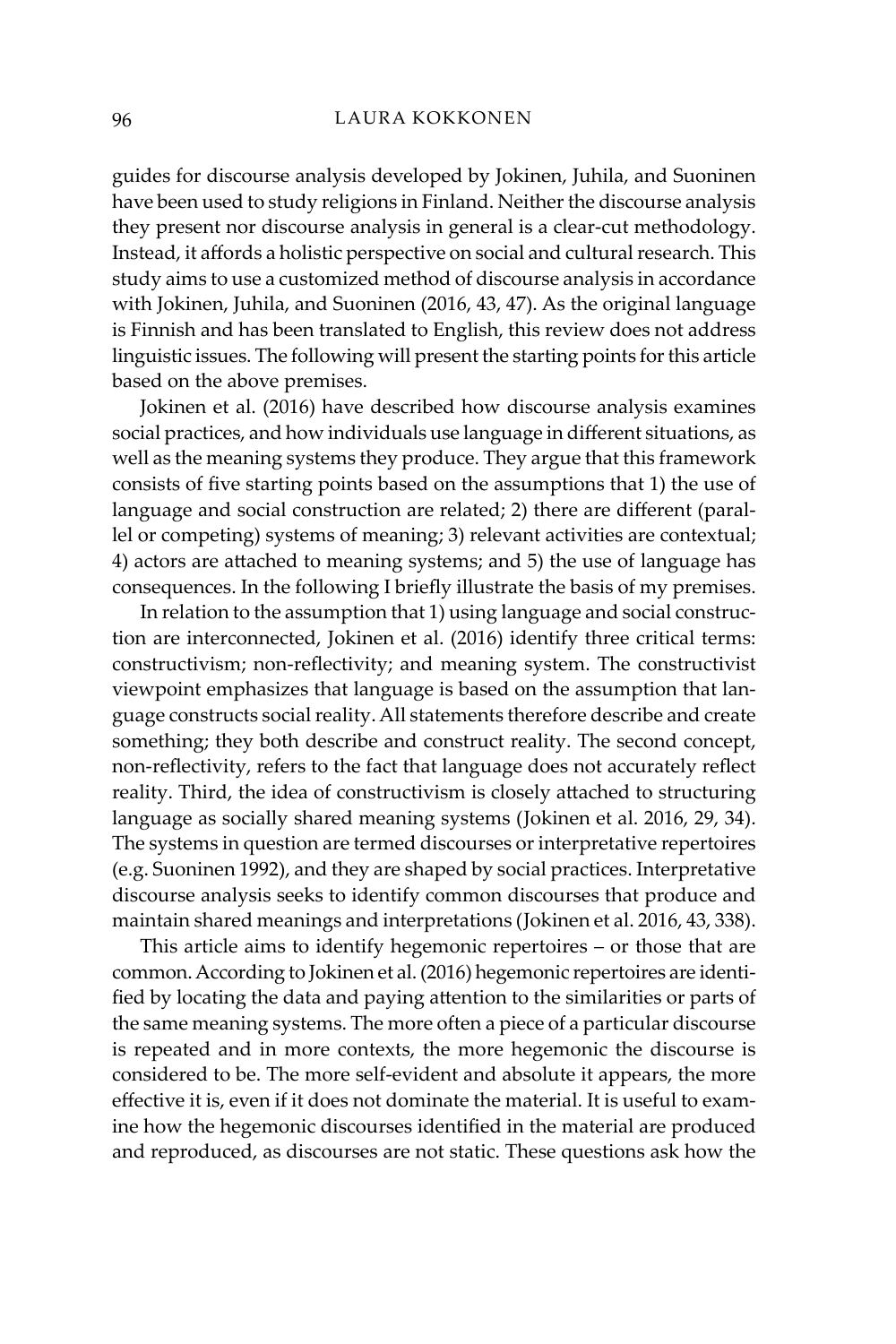obvious ones are constructed, and whether hegemonization occurs unnoticed or consciously (Jokinen and Juhila 2016). In addition, sub-repertoires constituting hegemonic repertoires are identified.

The second starting point Jokinen et al. (2016) define is based on the premise that there are different (parallel or competing) systems of meaning. Language users may therefore operate in parallel or competing systems. Additionally, different repertoires interact with one another, which is described by the term intertextuality (or interdiscourse). An intertextual text always has a relationship with other texts (it argues in relation to them), and the presumed audience influences its production (Fairclough 1992, 127–129.)

This article seeks to examine how language is used and argued. It identifies and classifies discourses I have chosen to call repertoires. As observation units, these repertoires are categorized thematically and typified according to how they have been constructed. According to the theoretical framework described above the material can be identified according to the chosen topic. Consequently, to organize and categorize the data, it was assumed that the church had something to do with branding (or that communications could be interpreted through the branding lens), and the data were categorized based on this assumption. As a result, the focus is on how the church's relationship with 'branding' is constructed in language. The main focus is on how the OCF speaks, conveys its public image, and reflects its 'brand'. This is analysed in two ways: first, the church's strategies are reviewed to frame the official discourse of the OFC at the strategy level. The repertoires and identities the interviewees adopt are then examined, and what these repertoires reveal about branding the church is discussed.

Furthermore, only a few concepts from categories 3–5 (Jokinen et al. 2016) are used. The third starting point deals with contextuality, and the idea of cultural context is applied. It is important to consider the context in which an activity takes place, especially in relation to a specific period, place, or environment. Here, the context consists of theoretical starting points related to the surrounding temporal culture described in this article. In the fourth category the concepts of identity, subject position, and the user of discourse all function to describe the processes of speaker construction. For example, individuals can move between different positions and thus create different discourses by adhering to different meaning systems. In the fifth and final category the productive aspect of the consequences of language use is considered: that statements both claim and produce something (Jokinen et al. 2016). The data also construct a view of church branding, rather than simply describing it.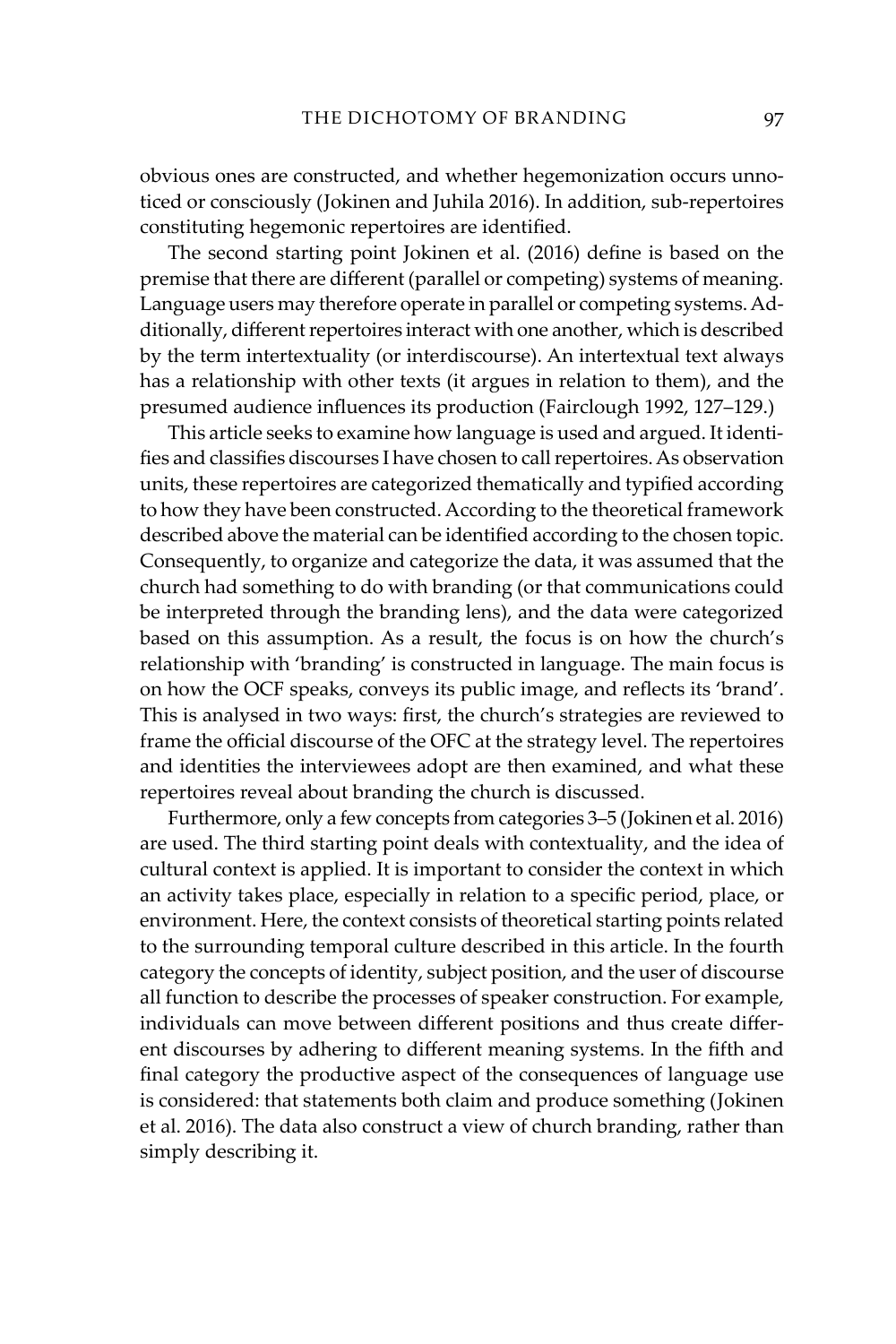#### **Data**

Two types of data were collected for this article: official strategies and interviews. Furthermore, they form different types of genres, or the established production styles of texts (Jokinen, Juhila, and Suoninen 2016). Two major strategies and two communication strategies cover the decade between 2010 and 2020 in the strategy documents. The OCF began developing official strategies at the beginning of the twenty-first century. It has since published two main five-year strategies (Ortodoksisen kirkon strategia 2010–2015 and Tavoite- ja toimintasuunnitelma vuosille 2016–2020) and a communication strategy (Suomen ortodoksisen kirkon viestintästrategia 2010). A communication strategy from the Orthodox Parish of Helsinki is also included (Helsingin ortodoksinen seurakunta. Viestintästrategia 2017–2019). It is the largest parish in Finland, with a third of all Orthodox Finns belonging to it.

As discussed earlier, the Finnish Orthodox Church is a relatively small organization. Only a few individuals are involved in the church's communication: one employee for the entire church, another with Russian-speaking members, and one for the Parish of Helsinki. A fourth communicationsrelated employee, the archbishop's theological assistant, provides information and communication about the archbishop. Based on the estimations and information gathered from the interviewees, approximately ten people were employed in these four occupations between 2010 and 2020, including permanent employees and substitutes. In this study they were contacted personally, and six were interviewed. Despite its small size, the sample of six is comprehensive given the size of the church administration, the number of employees, and the qualitative approach. The interviews were conducted between 2018 and 2020, ranging from half an hour to two and a half hours. 4 To preserve anonymity, more detailed occupations are not provided. No additional identification or connecting separate citation is provided. Furthermore, dialects and any other recognizable ways of speaking have been eliminated when translating the citations to English.

The thematic interviews were conducted to discuss carefully selected topics. The themes chosen included the church's public communication, the role of the interviewee in it, and general communication and its development in the church. Additionally, examples such as the ELCF's publicity campaigns were brought up to stimulate discussion and ask further questions.

<sup>4</sup> All but two interviews were conducted in person. One was conducted by email, and the other by telephone, both at the interviewee's request.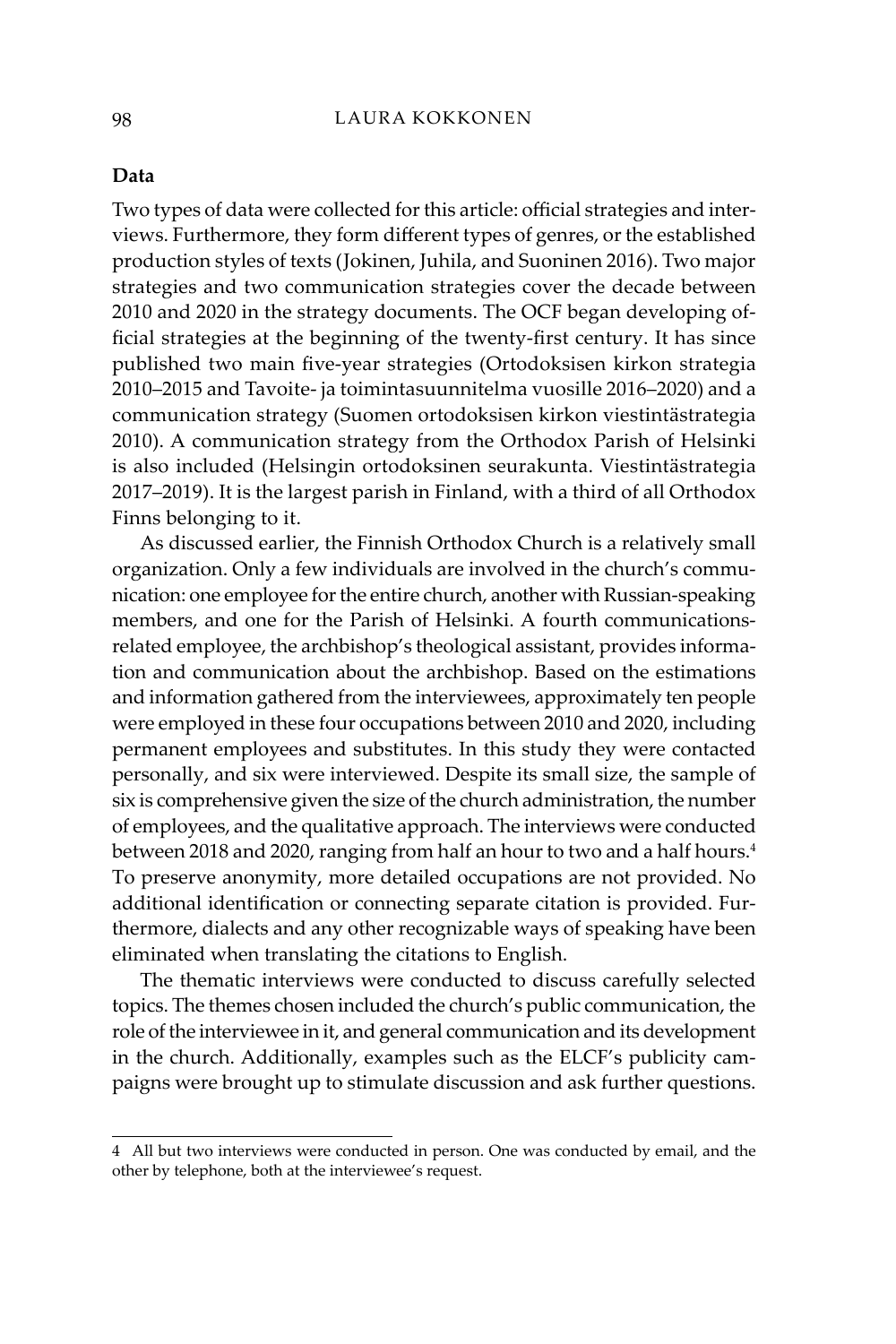Pre-interview research indicated the interviewees might find it difficult to discuss the church's public image, not to mention a particular emphasis on branding. Since the intention was not to examine the brand of the church as such but to use it as a research premise, additional materials were used. These materials allowed discussion without the interviewer offering an outside perspective.5Additional materials included specific citations related to 'public image', 'visibility', and 'strengths' from the strategies (similar to those discussed in more detail in the analysis) and a shortened version of a blog by an Orthodox Church employee entitled 'Give the devil your little finger? The church and brands',<sup>6</sup> which discussed the Orthodox Church in terms of branding both critically and humorously. Using materials from the 'inside', that is, with the words of the actual members, provided an opportunity to introduce topics such as image construction to the discussion.

In the following analysis strategies are considered first, followed by interviews. The question addressed is how branding is constructed within the OCF, and in more detail what the socially constructed repertoires within the OCF are. Several hegemonic repertoires and their supporting sub-repertoires are identified and discussed in what follows.

# **Strategies strengthening the church's image**

All the strategies reflect the church's public image in various ways, but do not operate through the concept of 'brand'. However, image building and branding have similar purposes in that both endeavour to control the public image. A repertoire constructed through strategies can be classified as *strengthening the church's image*. This hegemonic repertoire shows that considering the image is a normal part of the church's activities. As outlined in the following, it is evident in each successive strategy.

The first main strategy (Ortodoksisen kirkon strategia 2010–2015) emphasized 'strengthening' the church's image and stated that the church needed a communication strategy to 'create a positive public image'. The church faces a challenge: to 'be visible in the media at the right time and in the right way' but also to 'ensure positive visibility in society'. Furthermore, the church should be 'known as a community having mentors and advanced father confessors' (Ortodoksisen kirkon strategia 2010–2015).

<sup>5</sup> The Finnish Orthodox Church is quite small, and it was evident from the interviewees that the researcher was not a member. Many respondents wanted to ask about the issue at the beginning of the interview.

<sup>6</sup> Orig. Pikkusormi pirulle – kirkko ja brändit.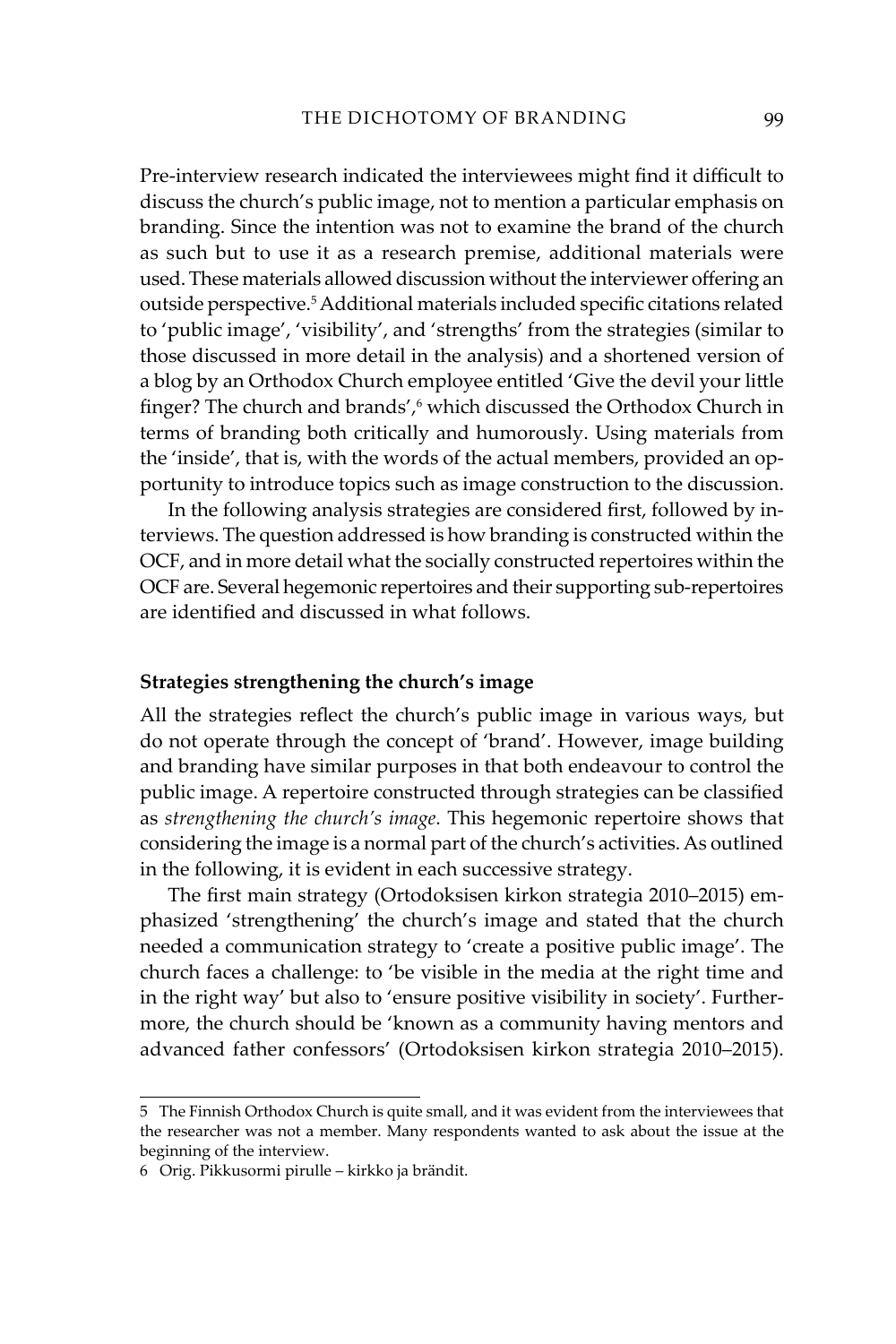The hegemonic repertoires of strengthening a positive church image and visibility are repeated.

Similarly, the second main strategy stresses the importance, because the 'church's positive public image' must be 'strengthened'. In addition, church communication is supposed to 'support the public visibility of the church's strengths'. Furthermore, communications are intended to present the church as an 'alternative' and 'a counterweight to a busy and demanding life' (Tavoite- ja toimintasuunnitelma 2016–2020). Both main strategies thus emphasize themes with similar repertoires. Certain core themes are also identified for the church, emphasizing the church's spiritual leadership and support, as well as its role as an alternative to a demanding lifestyle.

The theme of strengthening positive visibility continues in the church's communications strategy (Suomen ortodoksisen kirkon viestintästrategia), in which communication and information are defined as part of the church's operations. Communication is supposed to 'ensure that church members, partners and society have the correct image of the Orthodox Church and sufficient information about its operation and the services it provides'. According to the strategy the purpose of church communications is to build the atmosphere and image of the church. Communications and information have 'strengthening a positive image' as their strategic objective. In addition, both the church's internal and external communication aims to 'raise awareness'. The emphasis is thus on broad objectives rather than defining specific aims. Additionally, the theme of services is introduced: the church is a service provider in some respect.

Finally, the communications strategy of the parish of Helsinki (Helsingin ortodoksinen seurakunta. Viestintästrategia 2017–2019) follows the same theme. The document calls on staff members to enhance the public image of the parish as 'part of the Finnish Orthodox Church'. Moreover, 'the publicist is responsible for media affairs, building a positive public image'. In this document further consideration is given to the identification of messages in the strategy: 'the basic messages of the parish express its goals as part of the strategic goals of the OCF and express everything essential (in words): why the church exists, what it strives for, and what means and values guide its operations. Basic messages convey a recognizable image'. This strategy emphasizes the importance of essential messages. However, the messages themselves are not defined. In addition, the strategy highlights the importance of staff – 'every parish employee influences the church's reputation and publicity through their own communications' – and underlines 'reputation leadership' without further explanation.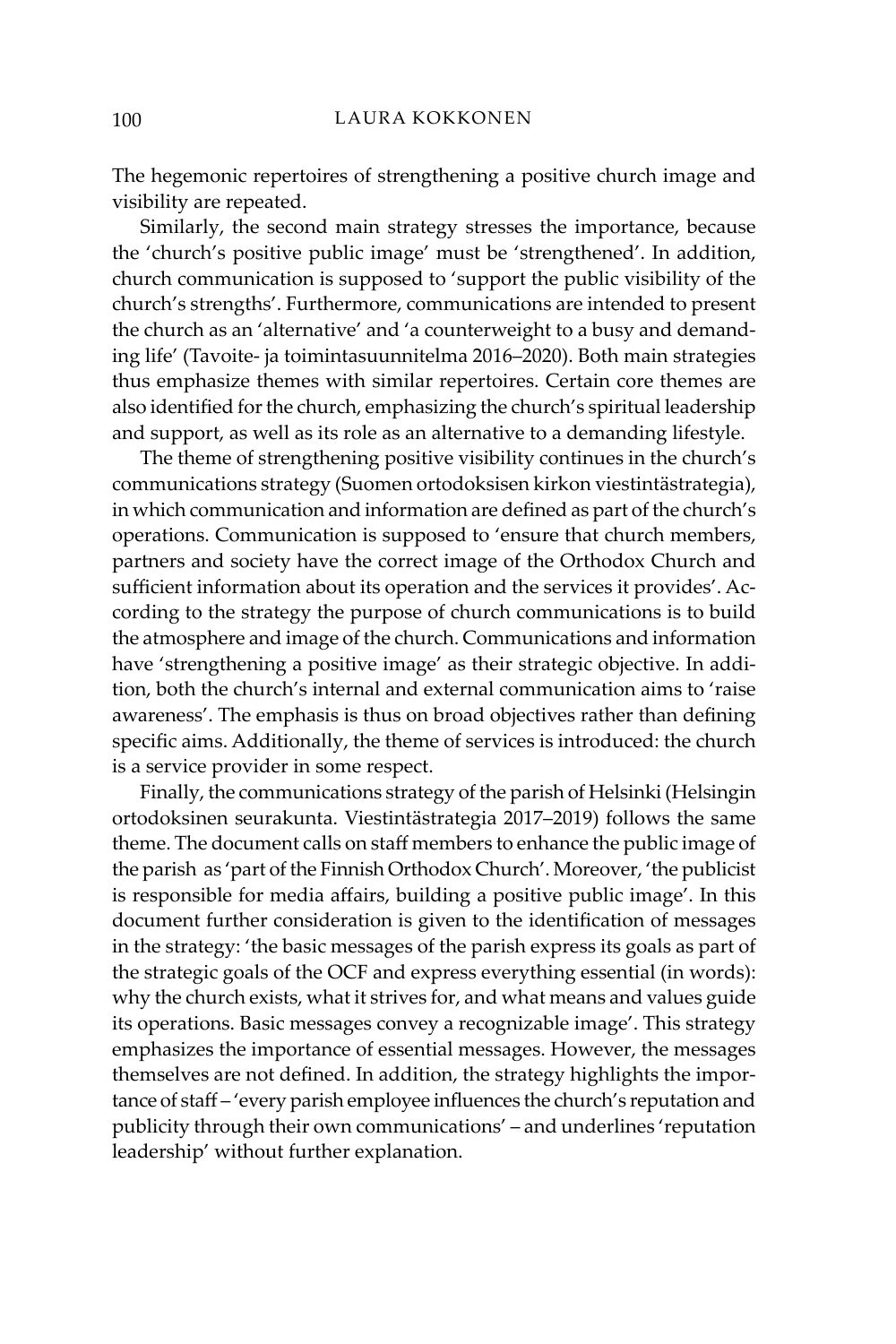Viewing the material in the context of marketing, it is evident that several marketing concepts are formed in these strategies. First, the idea of a basic message is introduced (but not defined), although some key themes are suggested. Second, the notions of the church as a service provider and reputation leadership are addressed. Furthermore, hegemonic repertoire is evident in all the strategies examined here, which highlights the importance of public image. Each of these strategies addresses issues such as increasing visibility, strengthening the church's (already positive) image, or presenting the church in a particular aspect. According to these documents the OCF not only discusses its public image but actively constructs it. However, the construction of the strategies is not shared, as shown below. Based on the discussion presented below, it appears the interviewees have quite different repertoires: the strategies do not appear to reflect the interviewees' realities.

# **The Church does not brand**

According to the interviewees the church does not deliberately brand itself or construct its image. This is the first hegemonic repertoire in this material.

In my opinion the Finnish Orthodox Church hasn't joined this branding. (Interview 4.)

Looking at the church's core mission, well, it isn't hanging around in the media but offering worship, baptizing, and burying people. (Interview 1.)

It isn't our priority to build a positive image. (Interview 2.)

This repertoire differs fundamentally from the strategies. Most interviewees deny that the OCF uses branding and argue that issues as such are not even discussed within it. According to the interviewees the church does not apply marketing tools in general. It is somewhat repetitive, because five out of six interviewees averred that marketing was inappropriate for the church. This hegemonic repertoire is entangled with tensions associated with the relationship between marketing and the church. According to all the study's interviewees marketing, advertising, and branding is not generally supported or favoured in the Orthodox Church, and marketing communications are perceived to be inappropriate or unsuitable for church settings. In the citations above the impropriety was evident, but it was further emphasized in the following passages: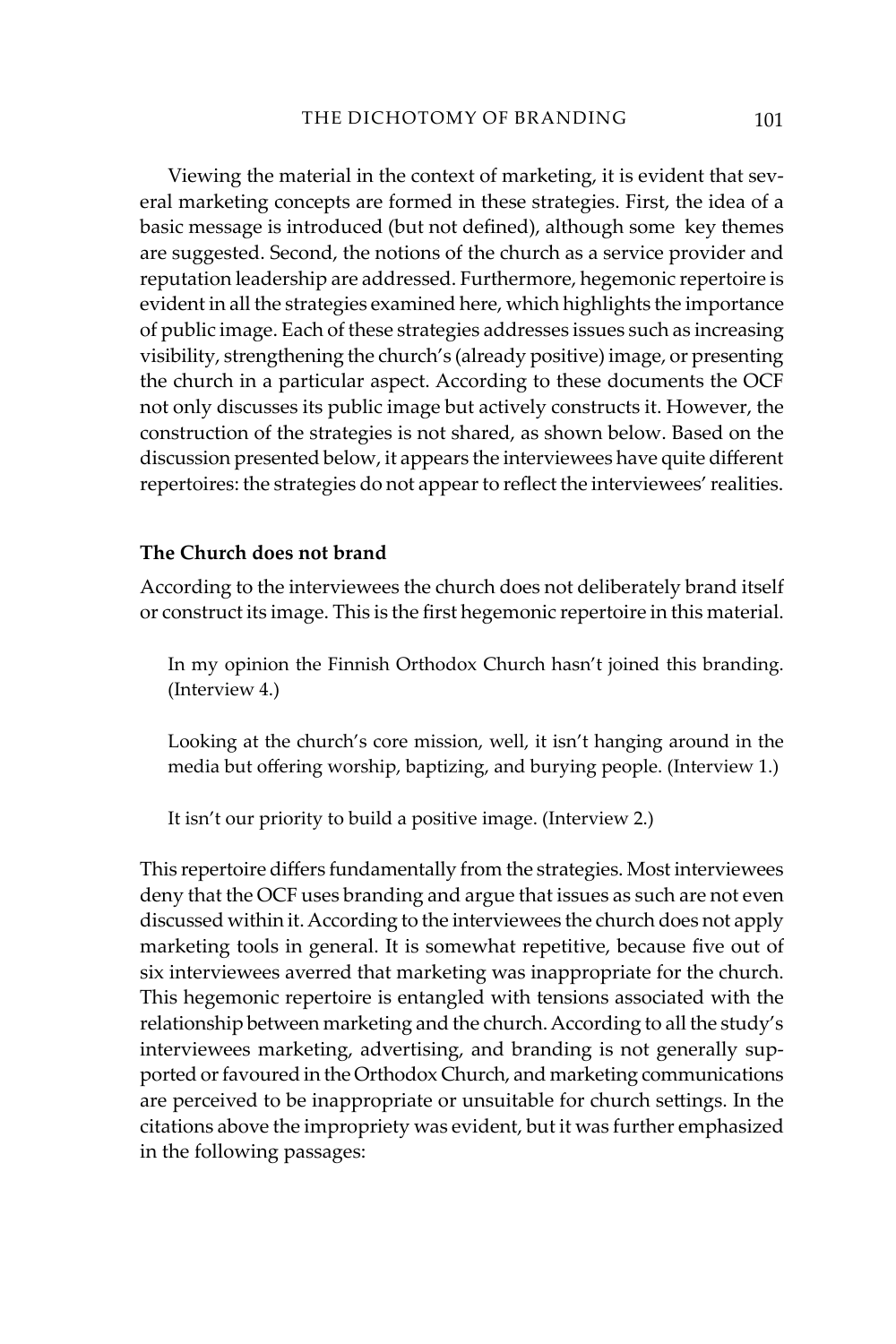I don't see that it [branding] is the mission of church's communication, because anything we bring to the centre if it is not Christ is the wrong thing [to raise]. (Interview 1.)

We cannot raise something that sells more in this age as a point of communication beyond our basic message. (Interview 1.)

Does our own message remain in it any longer? (Interview 3.)

The hegemonic repertoire is constructed and justified in accordance with the church's essence or nature: marketing is unsuitable because something essential may be lost – namely, the church's message. The repertoire I classify as *the church does not brand* is structured through four supporting subrepertoires, which will be discussed next.

Four of the interviewees stated that the OCF already had an image and therefore did not construct an additional image. There was some variation in how this was stated. Yet all four interviewees regarded the church as having a distinctive quality, a strong feature, or even a pre-existing brand – without any effort on the part of the communications. This image or brand was described in various ways: one interviewee said that the 'church's brand is face-centred', another that 'when we are visible, we are usually always the exotic, good-scented, beautiful, a little mystical'. Timelessness, a positive disconnection from the present, dogmatic unity, and originality were all mentioned by these four interviewees. For example:

We're with the Catholics here; we have a very different passage of time in the church because [the Orthodox Church] is not hectically attached to this day in the same way [as the rest of the world]. (Interview 2.)

Our strength is clearly our dogmatic unity [...] We are clearly unanimous regarding different things. If you ask any of our priests, they will give you exactly the same answers. (Interview 1.)

The core message of our church, or one of them, would probably be that we would want, or the Orthodox Church wants, to communicate that it is the original, the Church of Christ. For 2,000 years, all the traditions and everything have been preserved originally in the Orthodox Church. We are real, caring, anyone can come, tolerant, and so on – and everything attached to it. We would probably like to communicate that we're a praying church and the real original [church]. (Interview 4.)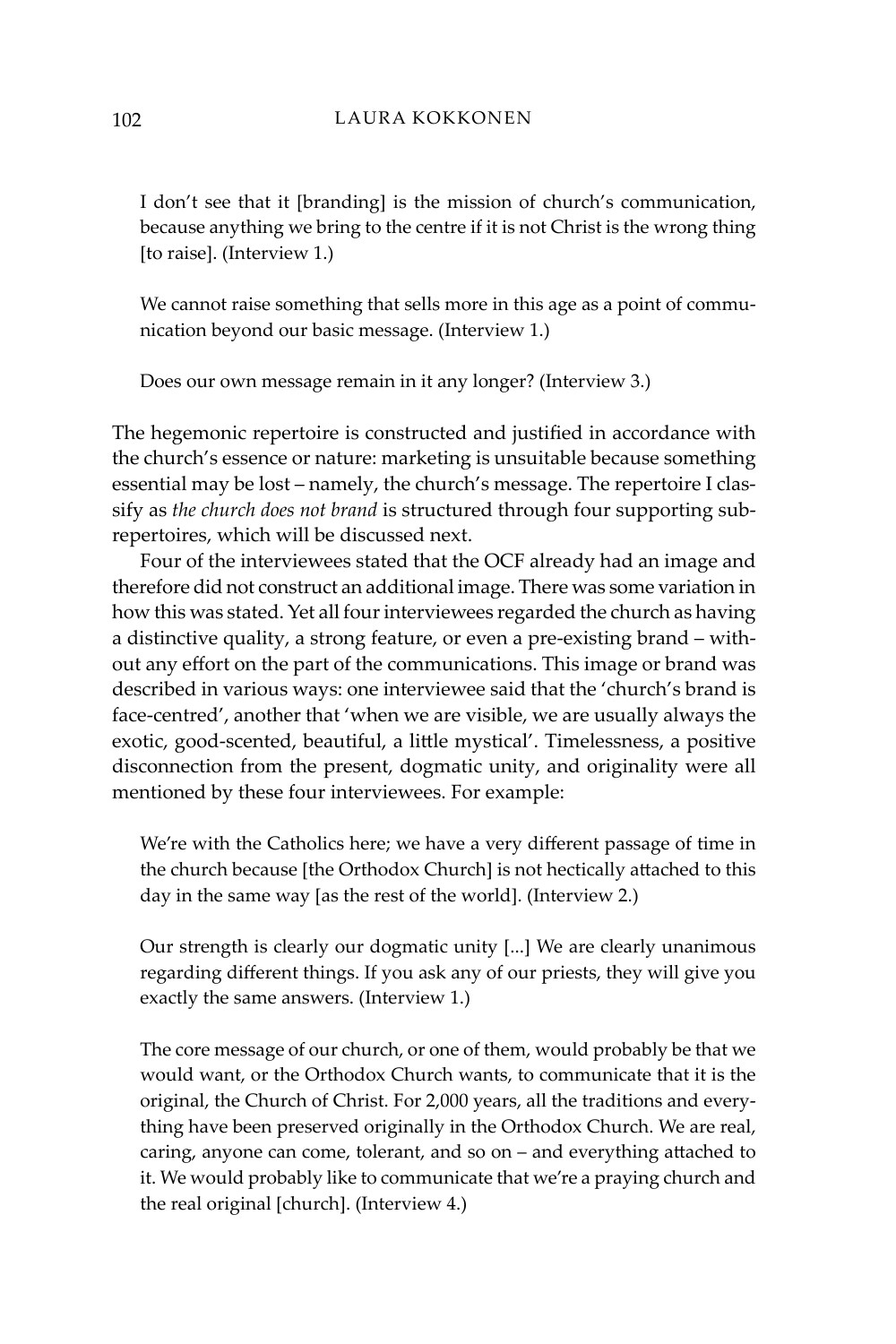According to three interviewees the church was already a strong and positive brand:

There is demand for the Orthodox Church, and its richness is found especially in the strong brand that it already has. And it's pretty positive. (Interview 4.)

When we talk about the public image of the Orthodox Church of Finland and the Evangelical Lutheran Church of Finland, I feel the analogy is that there is *an* Evangelical Lutheran church, and then there is *the* Orthodox Church [italics added]. (Interview 1.)

If you have a good product [as the church is], it is itself a brand. (Interview 2.)

It is noteworthy that although the sub-repertoires are diverse, they are united in describing the church as an existing feature by its nature. However, the most important aspect is that it does not require an image, because its 'brand' is embodied in its character.At this point, therefore, the term 'brand' is used to indicate that the church does not construct it.

Several interviewees also emphasized that the OCF's membership of the worldwide church was a second reason for the lack of branding. They also pointed out that the Finnish church was not fully independent in its decision making. Although this reasoning might be considered organizational in nature, it is also connected with the church's nature. Accordingly, the OCF is neither able nor equipped to make brand-related decisions:

I would say that we cannot affect the brand because it is global, like the brand of the Catholic Church. We here in Finland cannot build it. You don't build McDonald's brand in Finland either [...] In the same way [...] as the Catholic Church of Finland is not a separate [fortress], the Orthodox feel they are part of Christ's church. Maybe the members of the Evangelical Lutheran Church think they are part of four million people. However, we think we are part of 270 million people. As a brand, we're part of a worldwide brand. (Interview 1.)

Then there are certain things that would not change, because our church isn't in the position of decision making. I know we wouldn't even discuss them. (Interview 4.)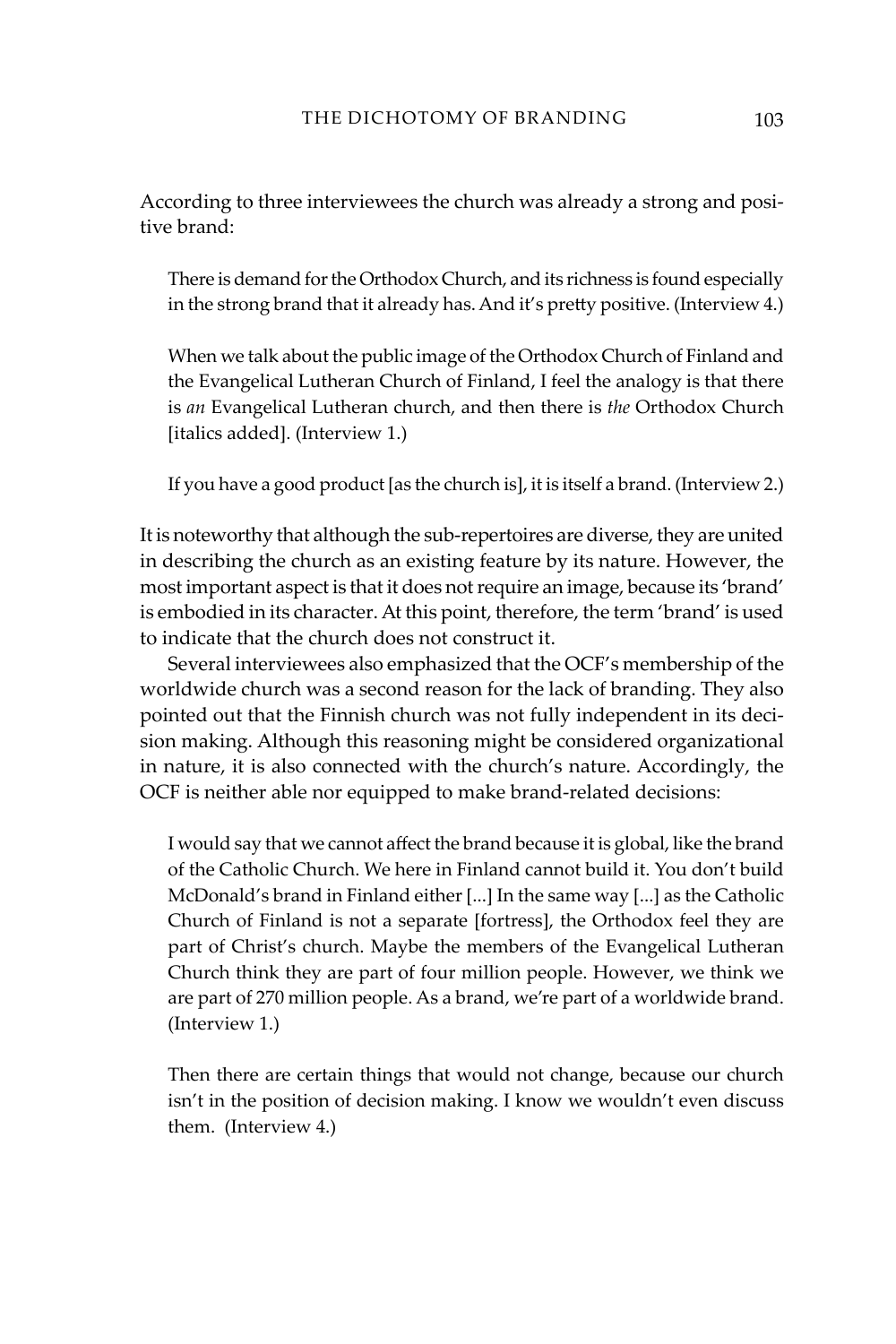Based on the third sub-repertoire of reasons – the OCF does not brand – the OCF does not seek to increase its membership, so its image is targeted at its existing Orthodox members rather than the general public. The interviewees stressed that the Orthodox understanding of Christian mission did not involve 'converting'. The Orthodox Church therefore does not aim for public communication in this sense. Furthermore, the church's incapacity to make independent decisions is demonstrated.

The Orthodox Church has never walked from door to door; our history does not recognize this type of mission or shouting on street corners. In our church, the mission has been understood as we're here, and if anyone comes in the door, they're welcome. (Interview 1.)

Thus far, it has been noted that interviewees express the view that the church does not brand because of the nature of its image. It is made clear that the church is not an independent or non-public organization and is not a marketing institution. Yet this may reflect a broader tradition that the church and marketing are incompatible. However, there are other parallel or even competing views, which will be discussed next.

The fourth sub-repertoire for the lack of branding is justified from a slightly different perspective, because it is based on the organizational obstacles to marketing. As the interviewees point out, there is a conflict between communication professionals and church leaders (i.e. theological employees). Four of the six interviewees shared this view. As these interviewees stated, the leaders of the OCF did not fully understand the importance of communication to the operation of the church. In the opinion of interviewees communication is the image the church projects, and this contributes to retaining the church's position in society. The interviewees describe a lack of clarity and direction in church communication:

[Strategic communication] is very important, and [I wish] that we would stop to think about the current state, where we are. Even when talking about a church, communication must have some aims, as we do, because it's very hard to communicate if there is absolutely no united line. (Interview 3.)

We're shooting on a large scale at everything possible and just hoping that something will hit the target. (Interview 3.)

The interviewees reported a lack of guidance and support in communication:

If I'm honest, it [the church's official webpage] is very difficult, in a manner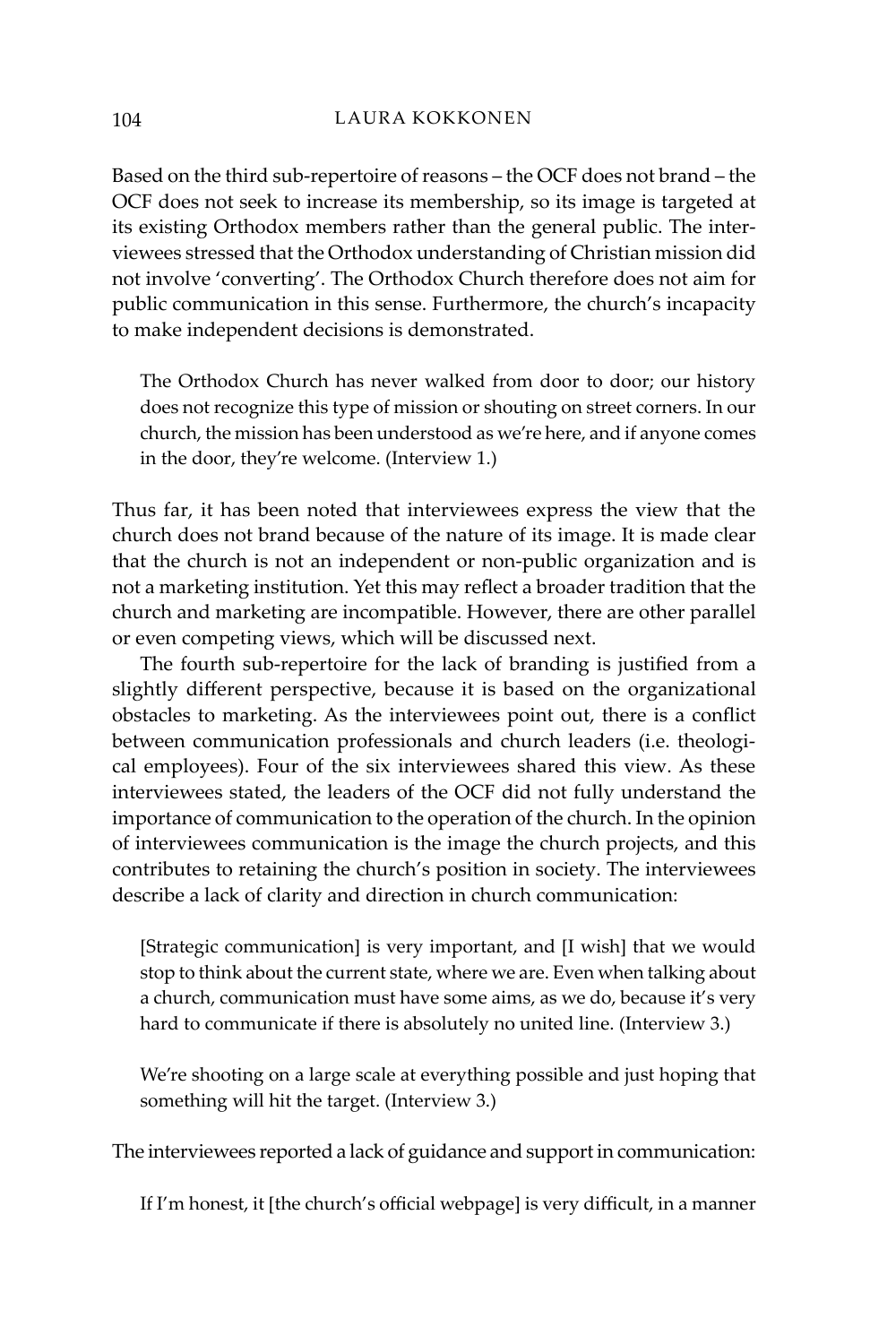of speaking, to find the church's tone there; the so-called tone of voice is very difficult to follow. (Interview 3.)

Of course, we should know where we're heading and why. It's a key thing. Obviously, the communications need to think about the kind of image we want. (Interview 2.)

Several communication workers were looking for a model for how to communicate or act in the public sphere. Public appearance and comments were key to maintaining a positive public image according to the interviewees. The leaders' public visibility in the media differed from communication workers' perspectives in this respect:

There has not really been a culture of the archbishop discussing his opinion. [...] [I would like] us to move in a direction in which, for example, the archbishop commented more actively on various situations, joined the conversation. (Interview 4.)

The initiative must come from the church's leaders [...] I would say that there we are trying to grow our media space, but, as I said, if the church leaders aren't committed, it's pretty hard to do. (Interview 1.)

We won't be able to get from words to actions until the leaders courageously lead the troops and don't take a position safely at the back. (Interview 5.)

A few interviewees mentioned that the church could be made more visible in both traditional and social media, for example. The OCF and ELCF are compared as follows:

Compared with the situation in the Evangelical Lutheran Church [...] [the bishops] take a lot of initiative in it [public commenting]. Our situation is very much the opposite. (Interview 1.)

Indeed, two interviewees hoped for active engagement on social media:

However, if we had a Twitter account, for example, 'the Orthodox Church of Finland', we might be able to get involved in the kind of discussions about values in which we should be involved. (Interview 1.)

Or a really good bishop can be active. A bishop could have a Twitter account. (Interview 4.)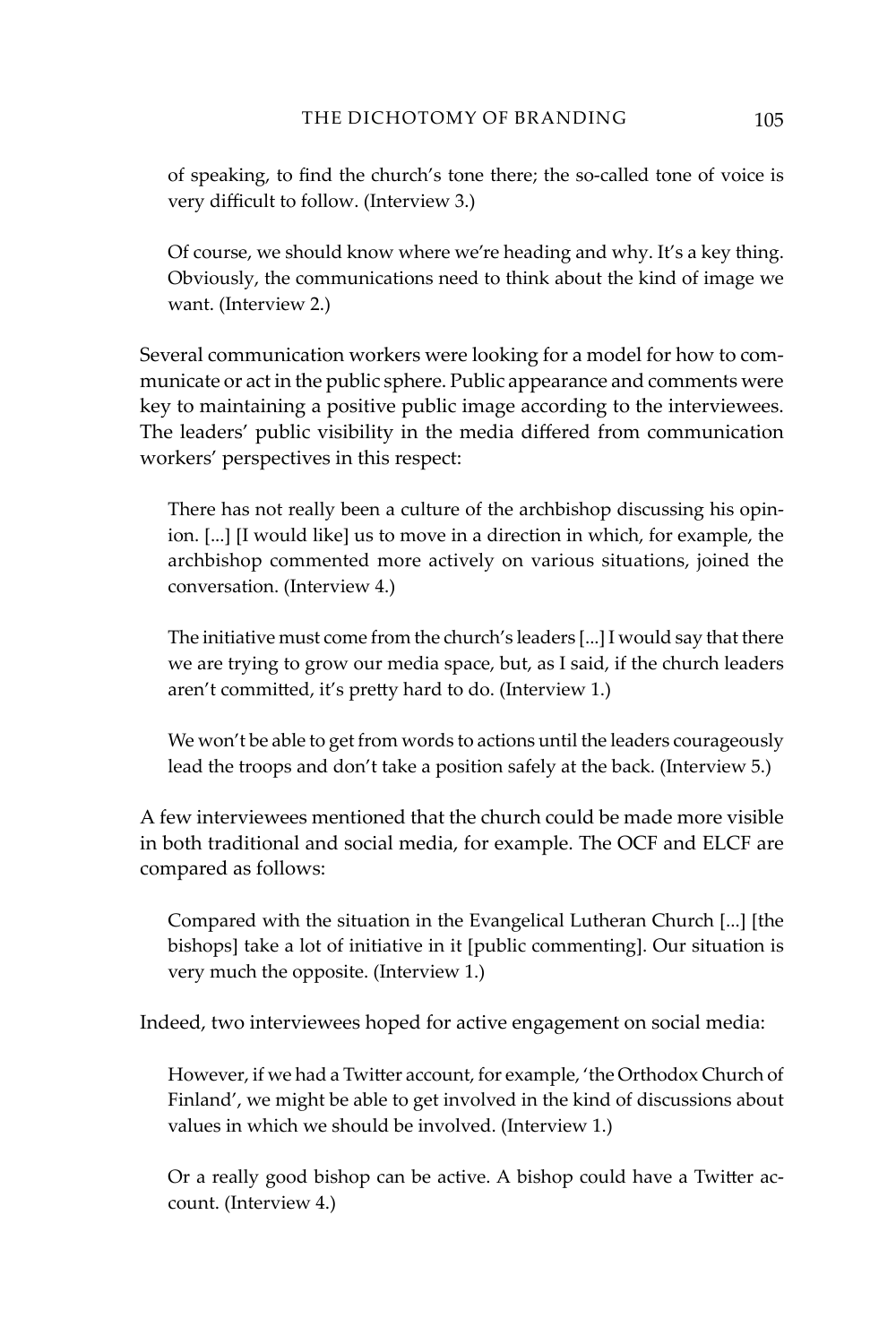Workers were expected to communicate professionally, but the leadership was reluctant to specify a specific message. It appeared the interviewees were even interested in introducing new (marketing) methods to the church, but the church leaders did not agree. In addition, this sub-repertoire also validates the hegemonic repertoire of why the church does not brand. It is currently determined by the circumstances.

The hegemonic repertoire that the church does not brand has thus far been justified with two sets of sub-repertoires, based on the church's nature and organizational structure. However, these repertoires are not opposites but parallels. The reasoning attached to the church's nature would seem to fit the church's general understanding of Orthodoxy and tradition and the social construction of its community as constant and established. However, the organizational reasoning forms a sub-repertoire of its own. An explanation for these parallel sub-repertoires may be found in terms of identity and subject position, because interviewees' portrayal of themselves may influence the repertoire they create. In discourses people may favour many approaches, not one (Jokinen et al. 2016). In addition, individuals may use language and construct meanings differently, depending on the context. People can define themselves in various, sometimes conflicting, ways (Jokinen et al. 2016, 44). One reason for emphasizing the church's nature is connected with the preconditions (Jokinen et al., 2016, 49), because interviewees are both parishioners and communication professionals.They may thus consider themselves as representing both the organizational communications and the social construction of parishioners. When the interviewees described themselves as communication specialists reflecting marketing possibilities, they emphasized administrative reasons. Furthermore, the theme is developed in the following sections, because the second hegemonic repertoire is even opposed to the first.

# **Marketing is appropriate and recommended**

Applying marketing to the church is even recommended as a second hegemonic repertoire. This hegemonic repertoire overlaps with the first – the church does not brand – and intersects with the supporting sub-repertoire rooted in the protection of the church's nature. Nevertheless, it does align and validate justifications based on the organizational rationale. Intertextuality – argumentation in relation to others – is thus demonstrated. Ultimately, these two hegemonic repertoires coexist despite their differences.

This hegemonic repertoire is notable in that all the interviewees stated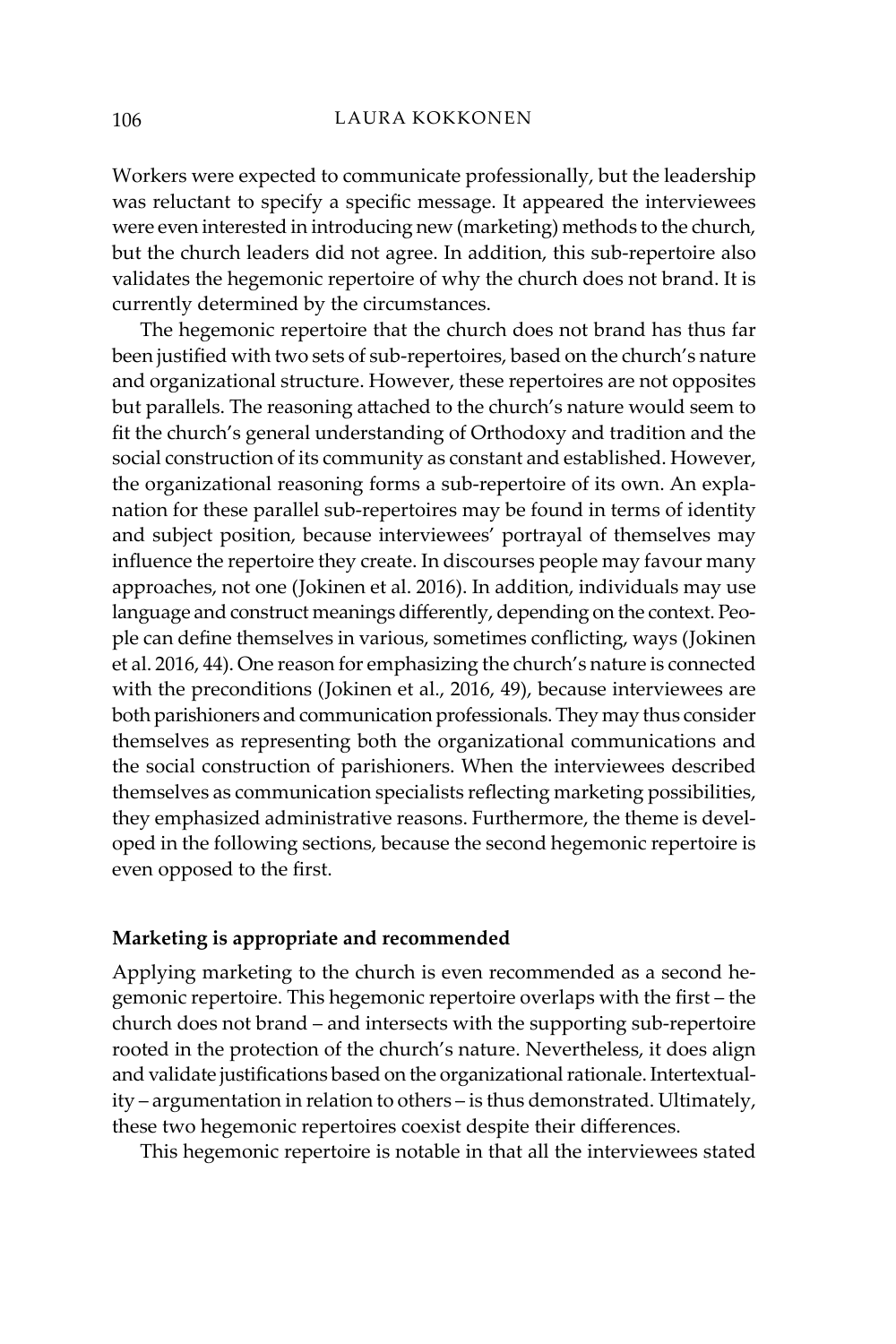that they would consider concessions (to the line of not marketing or branding the church), as long as the actions were carried out in a manner that was compatible with 'the nature of the church'. This theme also overlaps significantly with the prevention of such practices by leaders, although this repertoire is not exclusively concerned with these issues. The interviewees provided the following examples:

Well, I would see that [an outdoor advertising campaign] wouldn't be completely ruled out if properly planned. (Interview 3.)

We do think about the church's public image a lot... We're aware of it – we wish to mould it obviously to be positive and in a way that would make the Orthodox Church and parish approachable, even for new members. (Interview 6.)

If it's well planned, it [campaigning] isn't ruled out. But I cannot say right now what it could be. If we wanted to produce an outdoor advertisement, what themes would we want to raise? (Interview 3.)

Campaigning emerged primarily for two reasons: first, the interview questions included a presentation of ELCF campaigns. Another reason is that the campaigning of the Lutheran Church is already well established, as the church has organized publicity campaigns since at least the end of the 1990s (Kokkonen 2020).

Various formulations were given to justify the concessions described above. One was that although the church is considered a special case, it should also remain connected to modern life, or 'the world', and the church could, or even should, communicate in a contemporary manner:

The church has a balancing act in both the ecclesiastical community and the world. Maybe that's the biggest difference – how to find the balance. Perhaps they're not that separate from each other. (Interview 3.)

I wish we could be proactive instead of reactive, that we wouldn't only react to what has already happened, afterwards. More like, we would plan and think – if we wish to come up with something, we need to think of how, [...] what is the angle, and when. (Interview 4.)

Financial limitations were also frequently mentioned: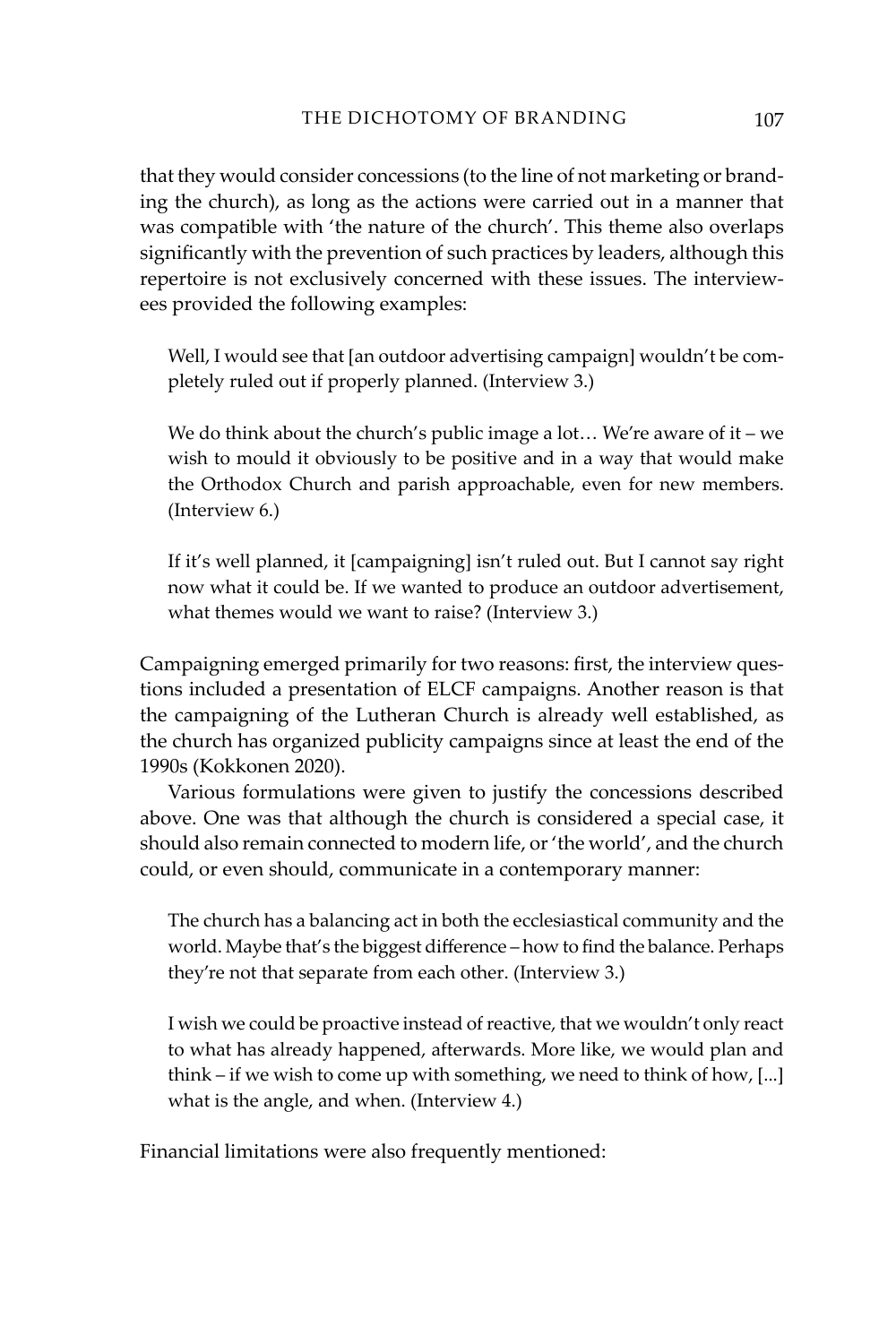But we have no resources or whatever to have any strategic media communications operations. (Interview 1.)

In general, concessions were described in various ways, often indirectly:

As I said, all communications must put one's money where one's mouth is. If we create a specific message for the public, people's experience must match it. Suppose we advertise ourselves as or make ourselves close to people, a warm, very traditional, and kind of strong-minded community – if someone comes to church or is in contact with church social work, the experience has to match [what was advertised]. (Interview 6.)

I don't know if anyone dares to say out loud yet what the brand or image the church wants to have in public. (Interview 2.)

Citations such as those presented here provide an exception to the statement that marketing does not belong in a church context: a proper application. Most interviewees expressed a positive attitude towards some 'new' communication areas such as marketing, advertising, campaigning, sending a clear message about the church, or establishing a public presence, or branding. Five out of six interviewees explained this by describing how the OCF could utilize new methods and even organize publicity campaigns, as indicated above. The interviewees indicated that the church could apply these methods when applifications were carefully considered. 'Daring' to suggest a new image is very intriguing, because it may reveal something about the culture. It at least reveals a distinction is being made between the sacred and profane.

In this hegemonic repertoire of applying new methods, the interviewees clearly placed themselves as communication professionals. It seems to represent the formation of a subject position. They often refer to their 'understanding of communications', as well as their willingness to engage in communications. In interviewees' repertoires the church conflicts with secular marketing, but they simultaneously offer their own repertoire, positioning themselves as professional communicators. Some interviewees described communication as expert-driven, implying that communication workers guide communications in the church:

The church's [only] publicist has very free hands to develop communication. (Interview 4.)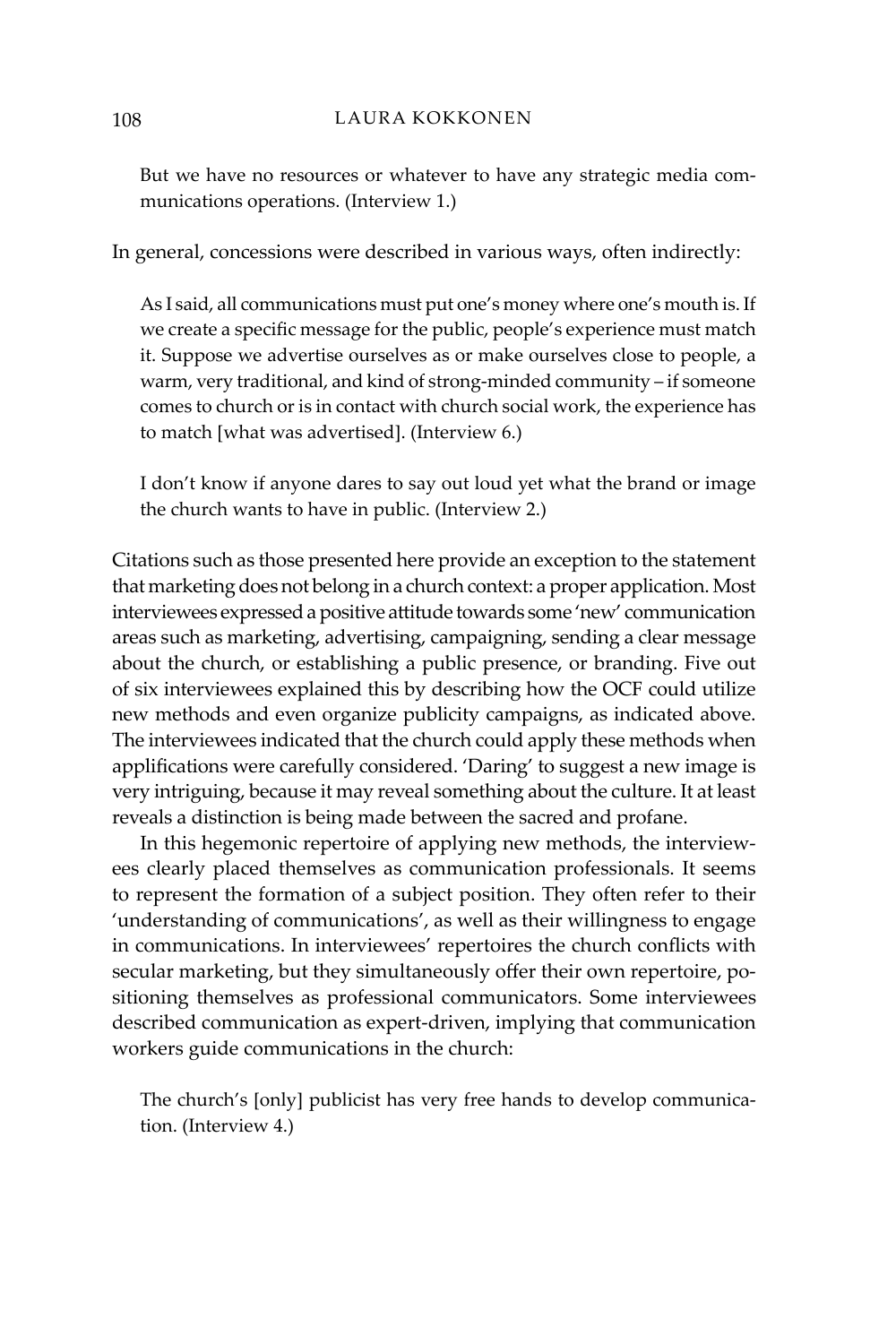The communication has originated from professionals. (Interview 3.)

Similarly, this repertoire is related to something previously discussed: church leaders make major decisions, while communicators have relatively great responsibility and freedom. Nevertheless, some sort of contradiction is formulated.

In these discussions the nature of the church is valued, but a dichotomy between the original church and 'modern' practices is also articulated when the interviewees describe the church from the perspective of their profession, and the two distinct hegemonic repertoires arrive at a crossroads. They identify the traditional meeting of the modern, and how the church would benefit from marketing and new methods. This is further elaborated in the next chapter.

# **Between two constructions**

The purpose of this article was to identify discussions of branding in the OCF. As a result, two main constructions may be viewed as parallel hegemonic repertoires. These two hegemonic repertoires overlap to some extent, and their boundaries are often blurred.

Diverse data construct quite different realities that may overlap with or even contradict one another. For example, the strategies have their hegemonic repertoire for visibility and strengthening the church's image. Furthermore, the strategies emphasize the importance of public image as a vital part of the church's operations. There are also some market-based core ideas such as key messages. Nevertheless, as the interviewees' speech indicates, this is not a shared reality, because the strategies do not correspond to the interviewees' views. The interviewees do not fully share a repertoire constructed in the strategies, at least not to the point where underlining the church's image is completely normalized. It can be said that the repertoire of strategies is far ahead of the constructions of communication professionals.

Constructions are diverse throughout the interviewees' hegemonic repertoires, and how they are constructed. In response to the question of whether the church should be branded or not, or to strengthen its image, the interviewees embrace different positions simultaneously. Accordingly, they construct the hegemonic repertoire *the church does not brand* based on both its nature and its organizational structure. Additionally, interviewees mention external causes, because they perceive that they lack autonomy regarding all communications. Marketing, the second hegemonic reper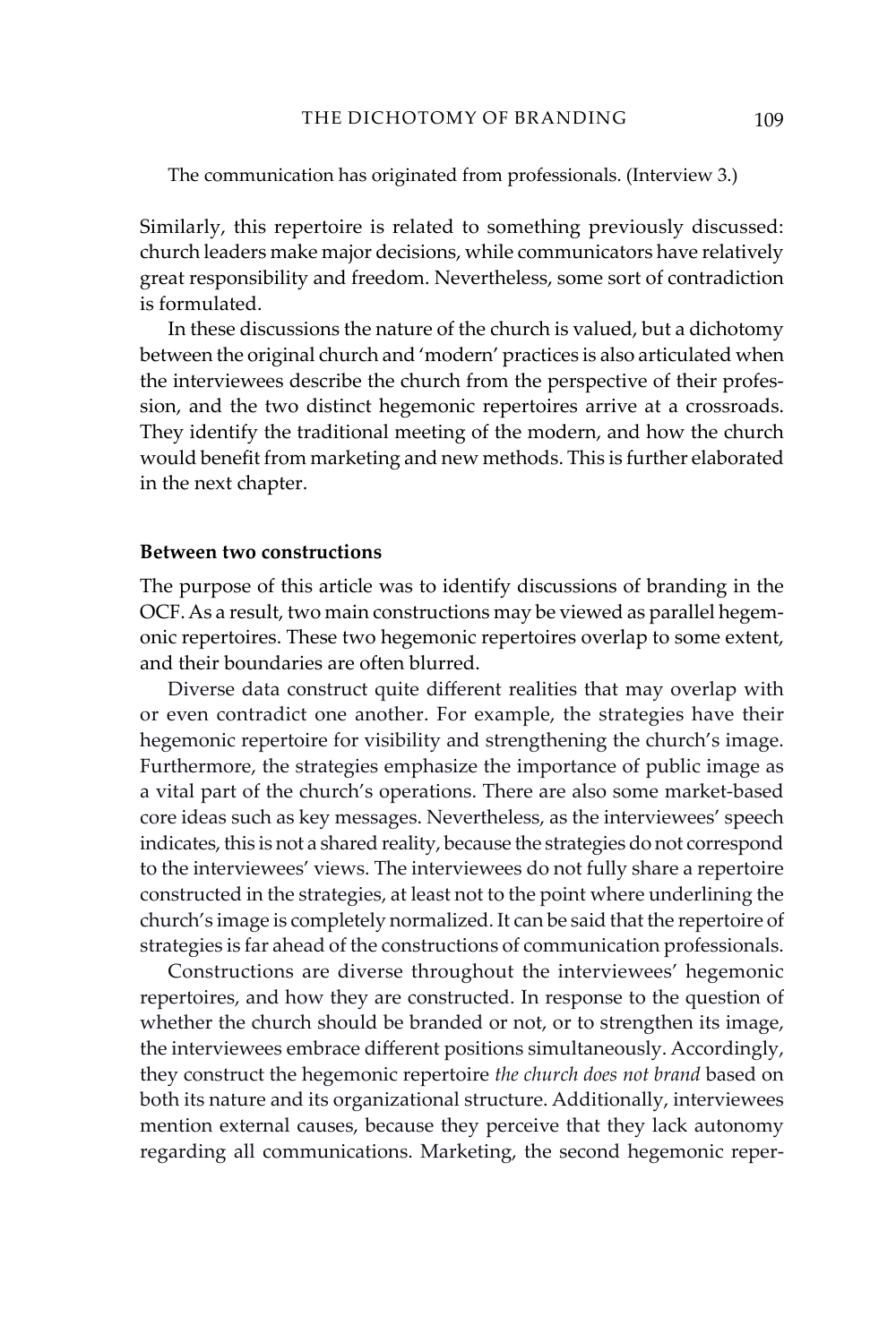toire of interviewees, is appropriate and recommendable and more related to strategies, despite the fact that interviewees construct a future in which strategies already prevail. The interviewees agree that the church should benefit from adopting new methods when they are applied properly. Nevertheless, these concessions need to be appropriate to the church's nature and character. The church is thus viewed both as a special case and as part of society.

As illustrated here, some actors may be more willing than others to copy secular methods, even within the same organization. According to Beyer (1994, 79–94) religion is either characterized by its function or its performance. This theory provides a somewhat suitable framework for discussing this case. Beyer maintains that the concerns raised in performance-oriented religiosity are not primarily religious issues. For example, social problems are emphasized. Yet an approach that emphasizes the function of religion is typical of conservative groups and churches. This emphasizes religion's spiritual function. Beyer has written about how function focuses on a core spiritual mission, whereas performance results in applying religion to broader social problems. Religion is prioritized as something to be taken seriously and as a valid message for this age. This division makes it easy to see that the OCF is actually more centred on function – that is, its transcendent core message. Even in this material it is apparent that the church is not particularly keen on current issues, and that the focus is usually more on the function. According to Beyer (1994, 93) 'religion in the modern world takes on a privatized or a public face depending on whether one is looking at religious function or religious performance'. The function is particularly highlighted in this study when the interviewees emphasize the fundamental nature of the church. Although the strategies seek to increase the church's visibility, they also emphasize the church's qualities such as the church as a counterweight to the world or the spiritual life of its members. Yet this emphasis has an echo of performance –something other than the core function.

 A fundamental contradiction exists here regarding the application of marketing elements to the church. To discuss the church's role as both an eternal institution and part of society, it is necessary to discuss both Orthodox tradition and modernity. The analysis suggests that the OCF is positioned as both part of the contemporary world and as eternal and static; this opposition is evident throughout the repertoires that are constructed. The consumerized and marketized world serves as a setting for the 'modern' that Orthodoxy 'encounters'. Marketing in general reflects the adoption of secular methods to church contexts (Stolz and Usunier 2016) that also occurs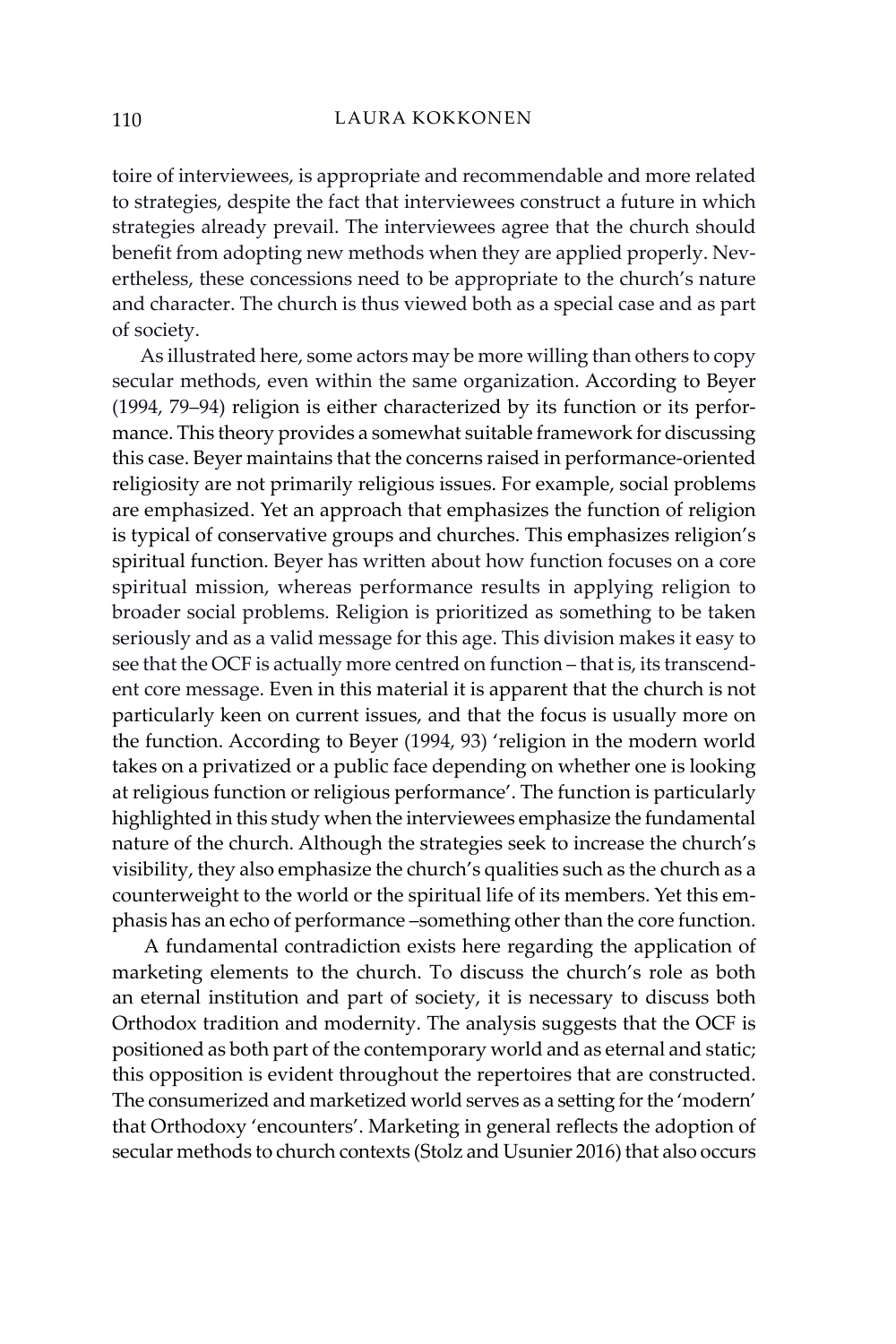in established churches. Makrides (2012) asserts that the Orthodox world generally has difficulty assimilating the multiple products of modernity that Western Christianity has already embraced. As Laitila (2006, 175) has described, the OCF's character or 'aim has [often] been to preserve rather than change'. Willert and Molokotos-Liederman (2012) have written that terms such as 'innovation' have negative connontations, and Orthodoxy therefore generally prefers to emphasize 'renewal' or 'renovation' if the tradition is somehow 'changed'. However, Orthodox churches differ from each other somewhat because of their national and local bonds and depending on their ties to a 'mother church' like the Russian Orthodox Church. As Orthodox communities have lived in diaspora in many Western countries like Finland, Makrides (2012) writes that 'their long presence and interaction in a plural and multicultural context has rendered these Orthodox different in many respects'. Furthermore, the Finnish Orthodox Church represents a distinct community that is seamlessly connected with the Finnish sphere and is therefore not directly comparable with any other church.

At this point it can already be said that the OCF does not exist in isolation from the consumerist market society around it. Pettersson (2013, 56) has argued that churches must change their communication methods. Taking this analysis into account, the OCF does not appear to know how to address this 'must'. Yet data show that certain actors (at least those in charge of strategies) actively promote market-related ideas. In Finland the OCF has generally enjoyed a positive image and stable membership. There is no doubt that this has significantly affected how the Orthodox Church perceives the necessity of improving its public image – or rather the lack of necessity. It may be that Valamo monastery, mentioned at the beginning of this article, is an exception in its marketing strategy in the OCF, because tourism is the monastery's main source of income.

It is notable that the majority church in Finland (the ELCF) has applied marketing and branding by adopting some aspects and eschewing others (Kokkonen 2019). It has also implemented additional messages as a societal actor (Kokkonen 2020). It could be said that the OCF is at least considering something similar, since the requirement for proper application and benefit is apparent. According to the strategies it appears the OCF is enhancing its public image and visibility, but the interviews indicate that nothing concrete has occurred beyond the strategies. Even when the church has its own meaning – the core that should not be touched or altered – the results of this study illustrate how church discussions revolve around public visibility. The most important motive is probably to ensure, validate, and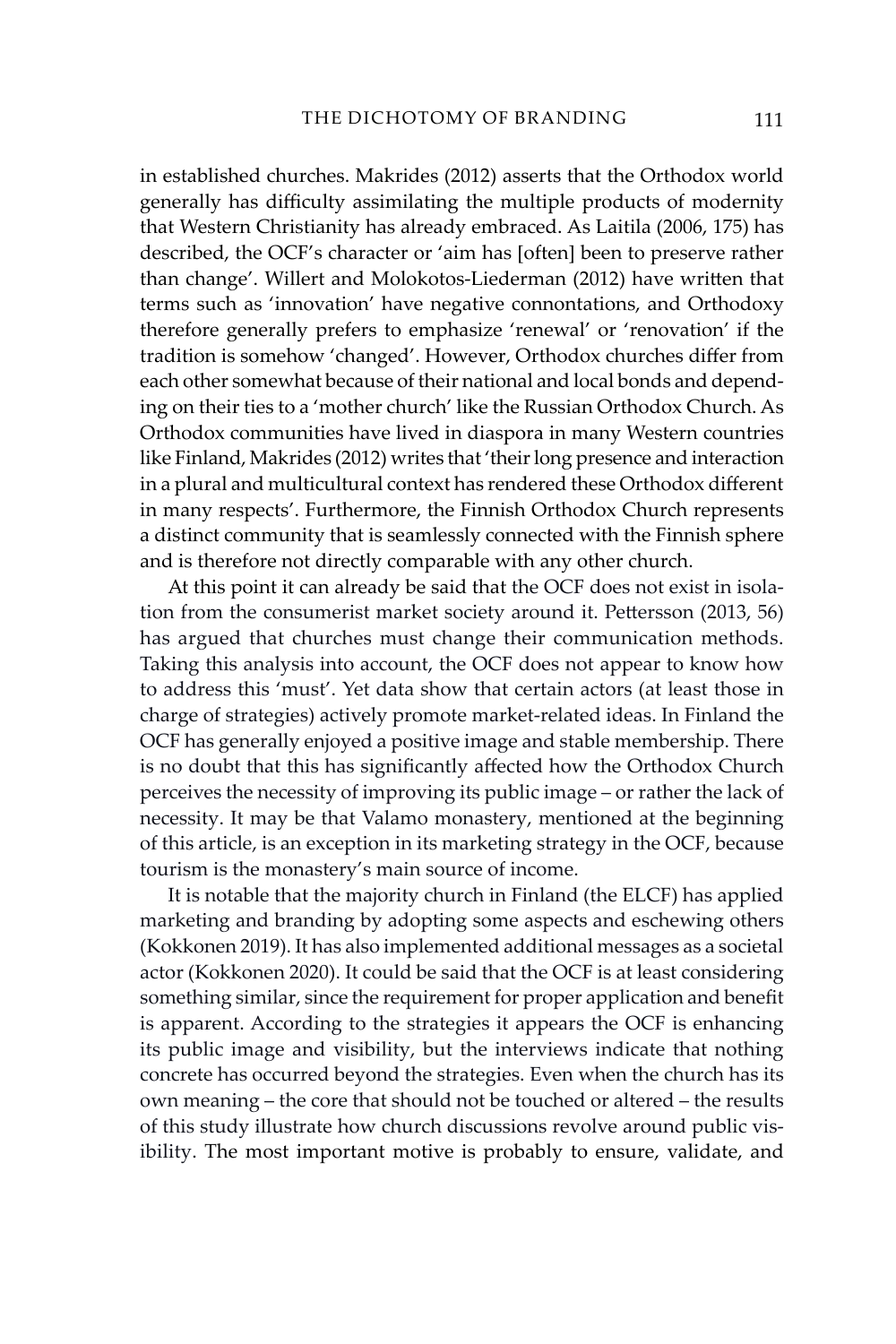justify the status of churches in society in the future. Moreover, examining church communications from the perspective of branding leads to at least two conclusions. First, the Orthodox Church actively defines its relationship with branding and marketing in general. Second, some hidden practices can be identified using the chosen theoretical lens of branding: the church uses some marketing and even branding ideas, especially in the strategies, because it discusses its public image and visibility in ways that are partly consistent with branding in general. Finally, many communication professionals in churches stated that marketing could benefit the church.

As is typical of qualitative discourse analysis, the data and results of this study cannot be generalized but present a perspective based on selected data and the theoretical frame. It is not the aim of this study to give an absolute answer but to provide an overview of discursive constructions through selected examples. A reader is provided with an overview of the strategy work, employee discussions, and divisions of the Finnish Orthodox Church, centred around selected themes.

\*\*\*

LAURA KOKKONEN is a doctoral researcher in the Study of Religions at the University of Helsinki, Finland. Email: laura.kokkonen@helsinki.fi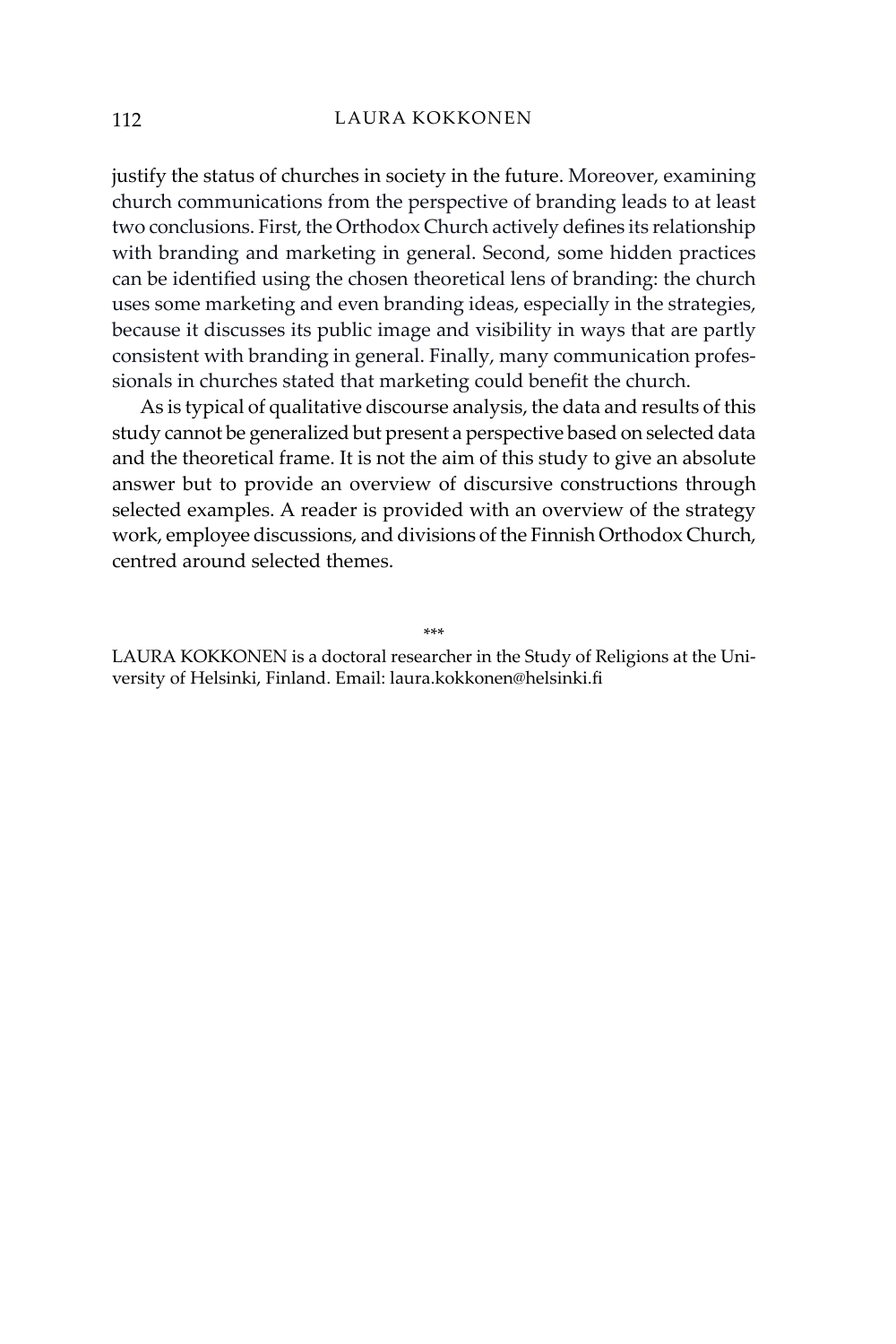### *Data*

- Ortodoksisen kirkon strategia 2010–2015. [Orthodox Church Strategy 2010–2015] Jyrki Härkönen 17. May 2011.
- Tavoite- ja toimintasuunnitelma 2016–2020. [Aim and Action Plan 2016– 2020] Kirkolliskokouksen 26.11.2015 hyväksymä tavoite- ja toimintasuunnitelma vuosille 2016–2020.
- Suomen ortodoksisen kirkon viestintästrategia. [Finnish Orthodox Church Communication Strategy 2010] Hyväksytty kirkollishallituksen istunnossa 22.11.2010.
- Helsingin ortodoksinen seurakunta. Viestintästrategia 2017–2019. [Orthodox Parish of Helsinki. Communication Strategy 2017–2019]

#### *Research interviews*

- Interview 1. 2019. Transcriptions of records are in the possession of the author.
- Interview 2. 2019. Transcriptions of records are in the possession of the author.
- Interview 3. 2019. Transcriptions of records are in the possession of the author.
- Interview 4. 2019. Transcriptions of records are in the possession of the author.
- Interview 5. Email interview. 2019. Data are in the possession of the author.
- Interview 6. Recorded phone interview. 2020. Transcriptions of records are in the possession of the author.

#### *Bibliography*

### **Aaker, David A. & Joachimsthaler, Erich**

2000 *Brandien johtaminen.* [Brand leadership.] Suom. Pirkko Niinimäki. Helsinki: WSOY.

#### **Bayer E. V. & Rodionova J. P**.

2020 A Place for salvation or torture: The image of the Russian Orthodox Church in secular media during the Covid-19 Pandemic. *Monitoring of Public Opinion: Economic and Social Changes* (6), 448–69. https://doi. org/10.14515/monitoring. 2020.6.1748.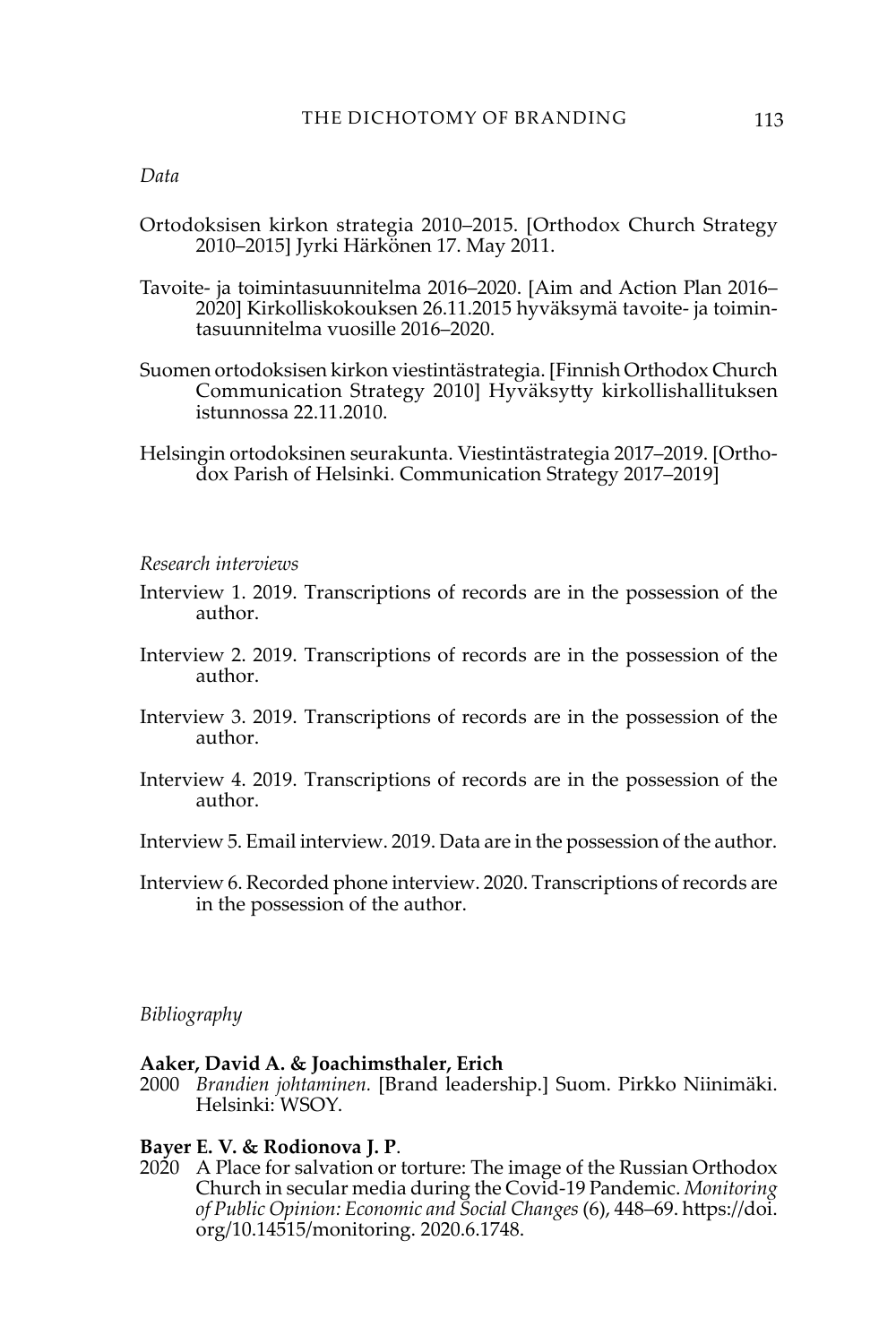# **Beyer, Peter**

1994 *Religion and Globalization*. London: SAGE.

# **Coman, Diana**

- 2019a [Branding Elements in the Romanian Orthodox Church.](https://ideas.repec.org/a/foj/journl/y2019i1p5-15.html) *[Revista](https://ideas.repec.org/s/foj/journl.html)  [Romana de Jurnalism si Comunicare - Romanian Journal of Journalism and](https://ideas.repec.org/s/foj/journl.html)  [Communication](https://ideas.repec.org/s/foj/journl.html).* The University of Bucharest, Faculty of Journalism and Communication Studies (1), 5–15.
- 2019b An analysis of the Romanian Orthodox Church brand image in the digital space. – *[Revista Româna de Jurnalism si Comunicare](https://www.proquest.com/pubidlinkhandler/sng/pubtitle/Revista+Rom$e2na+de+Jurnalism+si+Comunicare/$N/636383/OpenView/2322105814/$B/AECD469A77BA412EPQ/1;jsessionid=E44CEB4C2F9258224E1CD4F86B9B7C07.i-0264a621ff5ff7c3a) – Romanian Journal of Journalism and Communication.* The University of Bucharest, Faculty of Journalism and Communication Studies (2[\),](https://www.proquest.com/indexingvolumeissuelinkhandler/636383/Revista+Rom$e2na+de+Jurnalism+si+Comunicare/02019Y04Y01$232019$3b++Vol.+14+$282$29/14/2;jsessionid=E44CEB4C2F9258224E1CD4F86B9B7C07.i-0264a621ff5ff7c3a) 9–23.

# **Fairclough, Norman**

2004 *Analysing Discourse: Textual Analysis for Social Research*. London: Taylor & Francis.

# **Featherstone, Mike**

1991 *Consumer Culture and Postmodernism*. London: SAGE.

# **Gauthier, François**

2020 *Religion, Modernity, Globalisation: Nation-State to Market.* 1st Edition. London: Routledge.

# **Gauthier, François, Martikainen, Tuomas, & Woodhead, Linda**

2013 Introduction: Religion in Market Society. – François Gauthier & Tuomas Martikainen (eds), *Religion in the Neoliberal Age: Political Economy and Modes of Governance*, 1–18. Farnham: Ashgate.

# **Gauthier, François; Woodhead, Linda, & Martikainen, Tuomas**

- 2013a Introduction: Consumerism as the Ethos of Consumer Society. François Gauthier and Tuomas Martikainen (eds)*, Religion in Consumer Society: Brands, Consumers and Markets,* 1–26*.*
- 2013b Acknowledging a Global Shift: A Primer for Thinking about Religion in Consumer Societies. – *Implicit Religion 16*(3), 261–275. DOI: [10.1558/](http://dx.doi.org/10.1558/imre.v16i3.261-276) [imre.v16i3.](http://dx.doi.org/10.1558/imre.v16i3.261-276)

# **Hegstad, Harald**

Comparative Analysis of Statistics. <[https://churchesintimesofchange.](https://churchesintimesofchange.org/findings-from-the-project/comparative-analysis-statistics) [org/findings-from-the-project/comparative-analysis-statistics](https://churchesintimesofchange.org/findings-from-the-project/comparative-analysis-statistics)>, accessed April 9 2021.

# **Jokinen, Arja, Juhila Kirsi, & Suoninen, Eero**

2016 Diskursiivinen maailma: Teoreettiset lähtökohdat ja analyyttiset käsitteet. – Jokinen, Juhila and Suoninen (eds), *Diskurssianalyysi: teoriat, peruskäsitteet ja käyttö*, 25–50. Tampere: Vastapaino.

# **Jokinen, Arja & Juhila Kirsi**

2016 Valtasuhteiden analysoiminen. – Jokinen, Juhila and Suoninen (eds), *Diskurssianalyysi: teoriat, peruskäsitteet ja käyttö*, 25–50. Tampere: Vastapaino.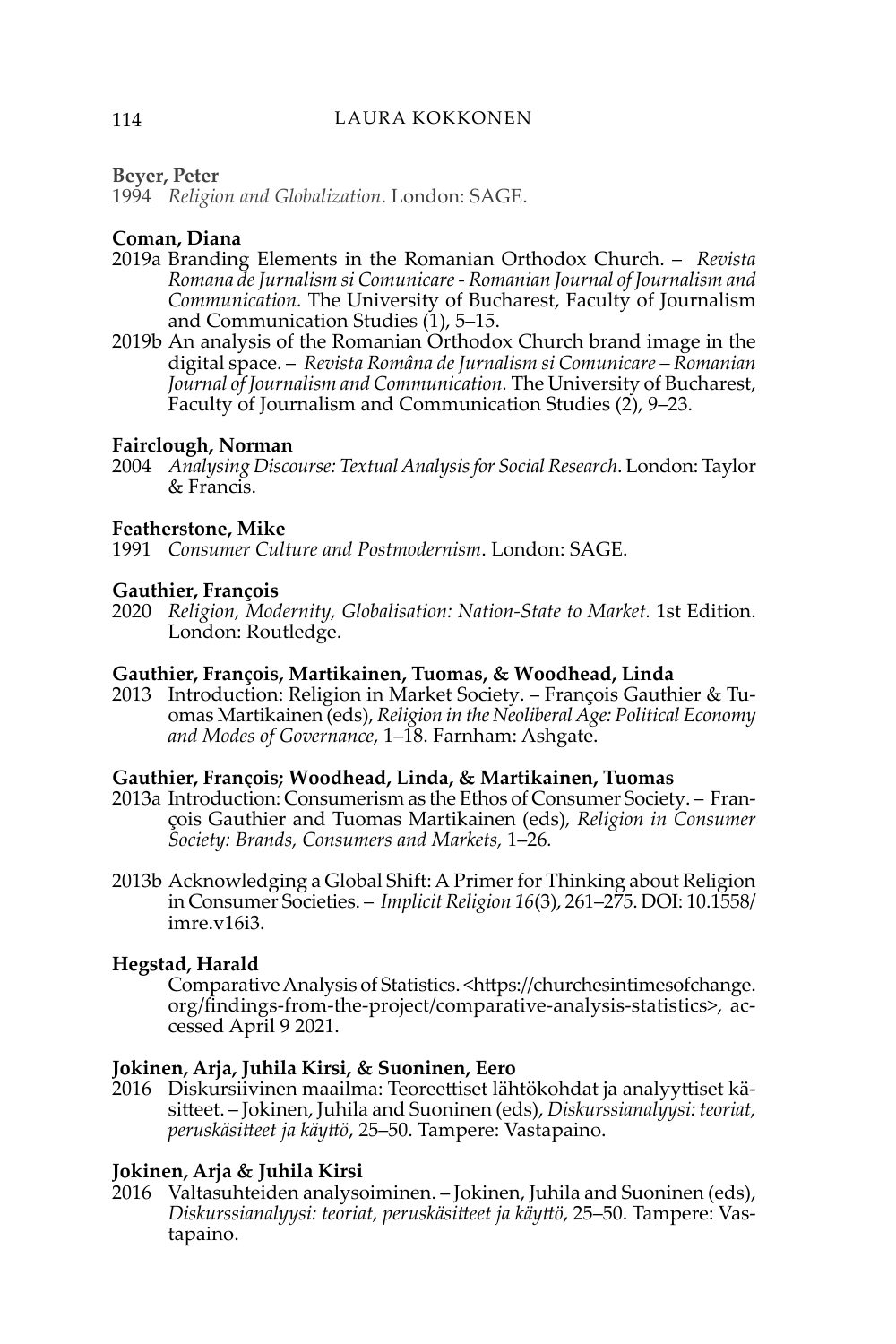# **Ketola, Kimmo, Maarit Hytönen, Veli-Matti Salminen, Jussi Sohlberg, & Leena Sorsa**

- 2016 *Osallistuva luterilaisuus: Suomen evankelis-luterilainen kirkko vuosina 2012–2015: Tutkimus kirkosta ja suomalaisista*. Tampere: Kirkon tutkimuskeskus.
- **Kirkon jäsenmäärään tuntuva lasku**. <https://ort.fi/uutishuone/2019-01-11/ kirkon-jasenmaaraan-tuntuva-lasku>, accessed January 11, 2019.
- **Kirkon jäsenyys.** <<https://evl.fi/tietoa-kirkosta/tilastotietoa/jasenet>>, accessed February 15 2022.

### **Kokkonen, Laura**

- 2019 Kirkko brändinä? Suomen evankelis-luterilaisen kirkon brändäys viestintästrategioissa vuosina 1992–2020. *Uskonnontutkija - Religionsforskaren*, 8(2). DOI: [https://doi.org/10.24291/uskonnontutkija.](https://doi.org/10.24291/uskonnontutkija.v8i2.88535) [v8i2.88535](https://doi.org/10.24291/uskonnontutkija.v8i2.88535)
- 2020 Adopting Marketing Communications: Publicity Campaigning in the Evangelical Lutheran Church of Finland. *Nordic Journal of Religion and Society* 33 (1). DOI: <https://doi.org/10.18261/issn.1890-7008-2020-01-03>

### **Krönert, Veronika & Hepp, Andreas**

2011 Religious media events and branding religion. – Bayley, Michael  $\&$ Redden, Guy (eds). *Mediating Faiths*: *Religion and Socio-Cultural Change in the Twenty-First Century*, 89–103. Ashgate: Farnham.

### **Kupari, Helena & Vuola, Elina**

2019 Introduction\* – Beliakova, Nadezhda, Helena Kupari, and Elena Vuola (eds), *Orthodox Christianity and Gender: Dynamics of Tradition, Culture and Lived Practice*, 1–21. 1st Edition. London: Routledge.

# **Laitila, Teuvo**

- 2006 History of the Finnish Orthodox Church in the 20th Century. Chaillot, Christine (ed.) *A Short History of the Orthodox Church in Western Europe in the 20th Century,* 157–76*.* Paris: Inter-Orthodox Dialogue.
- 2015 "Ryssä", toinen kansankirkko, ekumeeninen kumppani, hengellisyyden julistaja, arvokonservatiivi? − Suomen ortodoksisen kirkon monet julkisuuskuvat. *Teologia.fi,* 2015 (2).
- **Luvut miinuksella, toiminta ja potentiaali plussalla**. <https://ort.fi/uutishuone/2020-01-10/luvut-miinuksella-toiminta-ja-potentiaali-plussalla>, accessed April 22 2020.

#### **Makrides, Vasilios N.**

2012 Orthodox Christianity, Modernity and Postmodernity: Overview, Analysis and Assessment. – *Religion, State and Society* 40 (3–4), 248– 85, DOI: https://doi.org/[10.1080/09637494.2012.760229](https://doi.org/10.1080/09637494.2012.760229)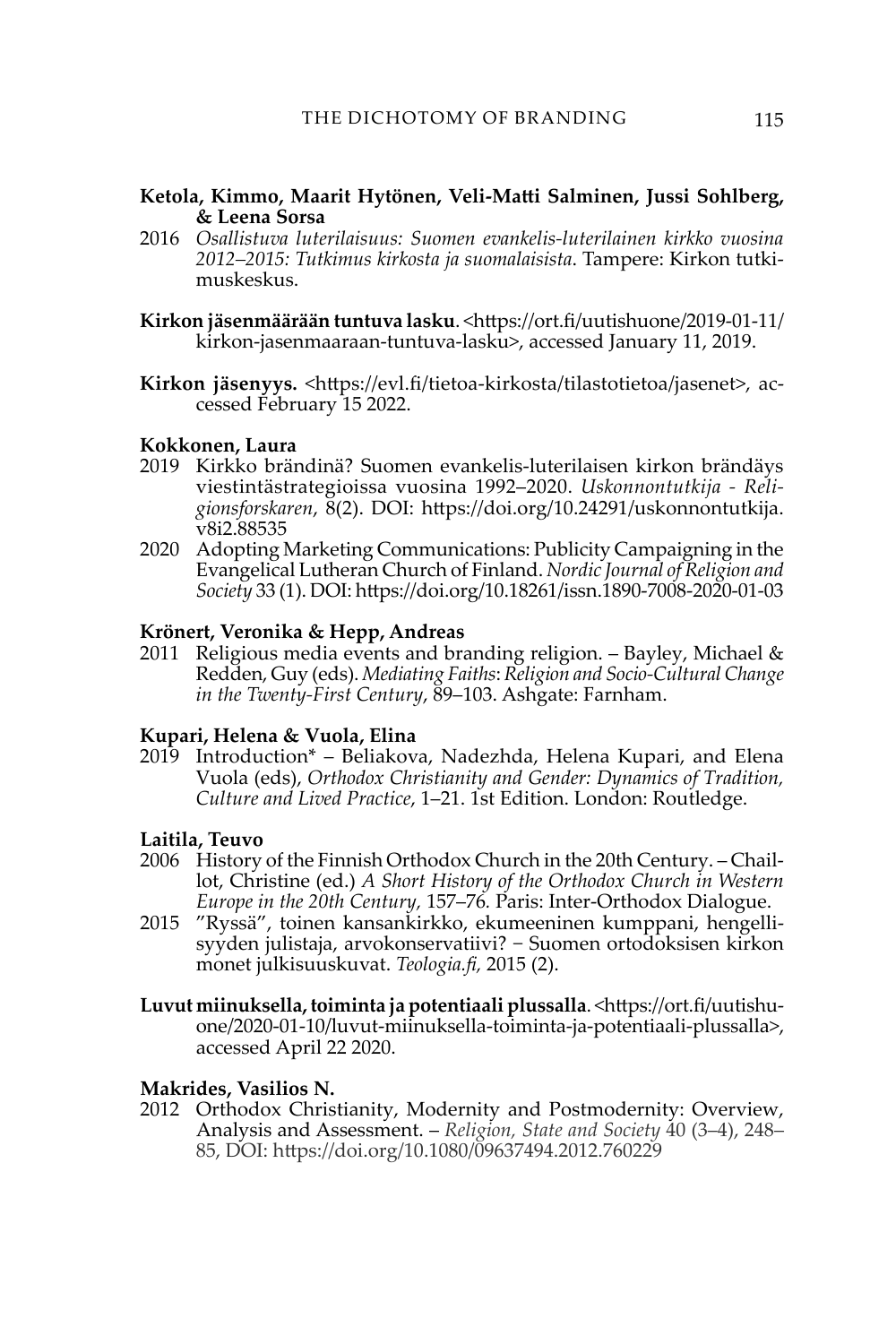# **Martikainen, Tuomas**

2005 New Orthodox Immigration in Finland. – *Yearbook of Population Research in Finland* 41, 117–138. Helsinki: Väestöntutkimuslaitos.

# **Martikainen, Tuomas & Laitila, Teuvo**

2014 Population Movements and Orthodox Christianity in Finland: Dislocations, Resettlements, Migrations and Identities. – Atto, Naures; Maria Hämmerli, and Jean-François Mayer (eds), *Orthodox Identities in Western Europe: Migration, Settlement, and Innovation,* 151–78. Surrey, England; Burlington, Vermont: Ashgate,´.

# **Metso, Pekka**

- 2018 Keskustelu samaa sukupuolta olevien parisuhteesta Suomen ortodoksisessa kirkossa vuodesta 1990 nykyhetkeen. – *Ennen ja nyt: historian tietosanomat* 18 (1).
- 2017 Ortodoksisuus. Aram Aflatuni, Emil Anton, Ruth Illman, Kimmo Ketola, Riikka Latvio, Jussi Sohlberh (eds), *Monien uskontojen ja katsomusten Suomi*, 23–34. Tampere: Kirkon tutkimuskeskus.

# **Miles, Steven**

1998 *Consumerism: As a Way of Life.* London: SAGE.

# **Moberg, Marcus**

- 2021 Teoriasta analyysiin. Diskursiivisen uskonnontutkimuksen kolme tasoa. – Titus Hjelm and Pertti Alasuutari (eds), *Uskonto, kieli, ja yhteiskunta. Johdatus diskursiiviseen uskonnontutkimukseen*, 20–38. Helsinki: Suomalaisen kirjallisuuden seura.
- 2017 *Church, Market, and Media: a Discursive Approach to Institutional Religious Change*. London: Bloomsbury Academic, an imprint of Bloomsbury Publishing Plc. Electronic edition.

#### **Palmu, Harri, Salomäki, Hanna, Ketola, Kimmo, & Niemelä Kati**

2012 *Haastettu kirkko: Suomen evankelis-luterilainen kirkko vuosina 2008–2011.*  Kirkon tutkimuskeskuksen julkaisuja. Tampere: Kirkon tutkimuskeskus.

# **Pettersson, Per**

- 2013 From Standardised Offer to Consumer Adaptation: Challenges to the Church of Sweden's Identity. – François Gauthier and Tuomas Martikainen (eds), *Religion in Consumer Society: Brands, Consumers and Markets*, 43–57. Farnham: Ashgate.
- **Pikkusormi pirulle kirkko ja brändit.** <https://blogit.savonsanomat.fi/ ristisanoja/pikkusormi-pirulle-kirkko-ja-brandit/> accessed November 4, 2020.

# **Ringvee, Ringo**

2017 Survival Strategies of New Religions in a Secular Consumer Society: A Case Study from Estonia – *Nova Religio 20*(3), 57–73. DOI: [https://doi.](https://doi.org/10.1525/nr.2017.20.3.57) [org/10.1525/nr.2017.20.3.57](https://doi.org/10.1525/nr.2017.20.3.57)